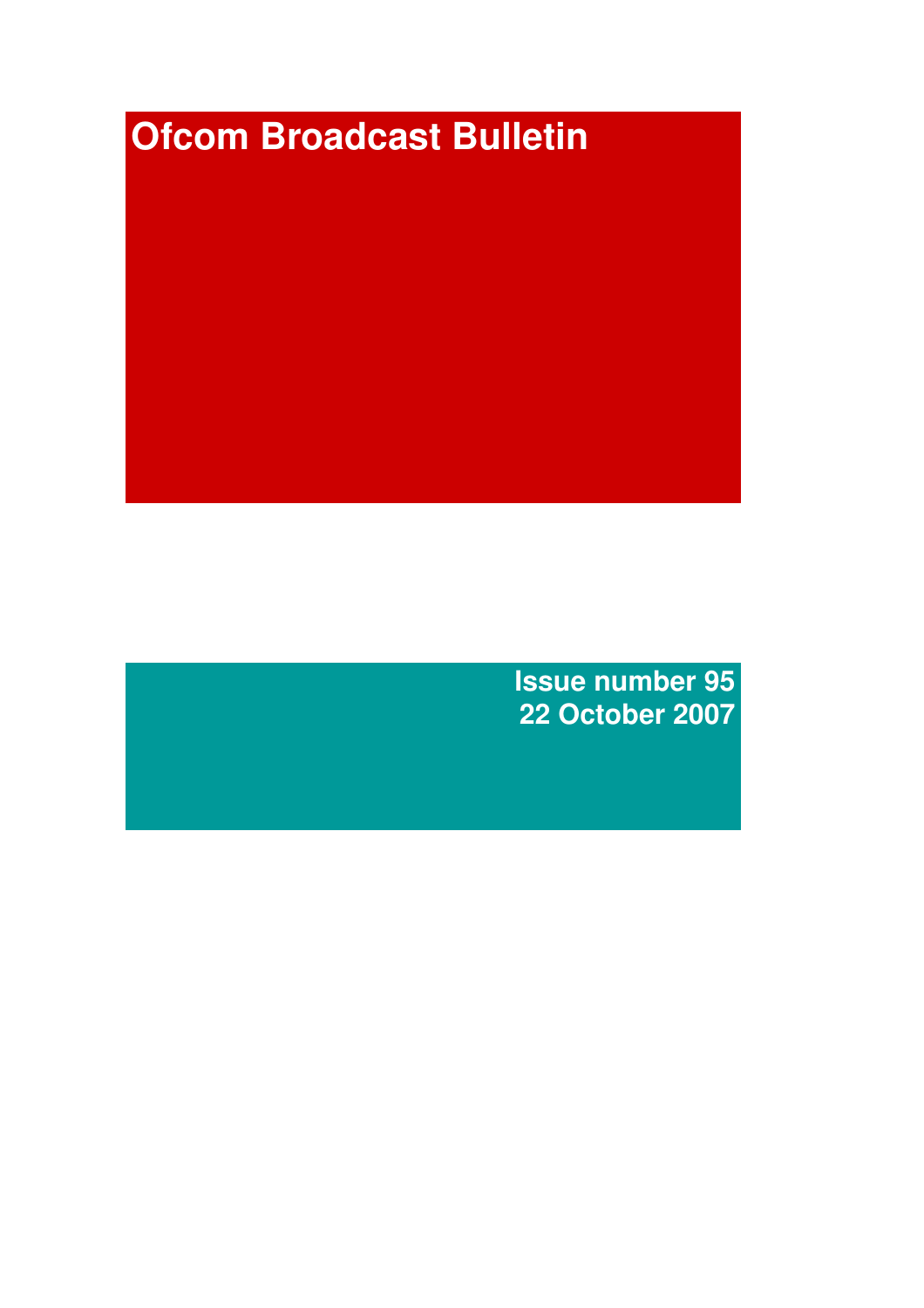# **Contents**

| <u>Introduction</u>                                                                                               | 3  |
|-------------------------------------------------------------------------------------------------------------------|----|
| <b>Standards cases</b>                                                                                            |    |
| Note to Broadcasters - 'Babe' channels – explicit content, use of PRS in<br>programmes, and quality of recordings | 4  |
| <u>In Breach</u>                                                                                                  |    |
| <b>Get Lucky TV</b><br>Grandiose Limited, 6-7 March 2007, 23:00-01:00                                             | 6  |
| <b>Lucky Star</b><br>Escape Channel Limited, 17 March 2007, 23:37 & 7 May 2007, 00:20                             | 9  |
| <b>Star Bazaar</b><br>7/8 May 2007, 00:00-01:00                                                                   | 11 |
| <b>LivexxxBabes</b><br>17 April 2007, 21:00-01:00 & 18 April 2007, 21:00-01:00                                    | 14 |
| <b>Show Off UK</b><br>Turn On TV, 2 July 2007                                                                     | 16 |
| Glastonbury<br>BBC2, 24 June 2007, 01:00                                                                          | 19 |
| Wire in the Blood<br>ITV1, 18 July 2007, 21:00                                                                    | 21 |
| <b>GEO News</b><br>GEO News, 27 July 2007, 12:00                                                                  | 23 |
| <b>Who Killed Atlanta's Children?</b><br>Movies4Men2, 22 August 2007, 15:30                                       | 24 |
| <b>Buckcherry - Crazy Bitch</b><br>Rockworld TV, 4 August 2007, 14:30                                             | 25 |
| Resolved                                                                                                          |    |
| International Football<br>Sky Sports HD1, 6 June 2007, 23:00                                                      | 26 |
| <b>Fairness &amp; Privacy cases</b>                                                                               |    |

*Please note there are no Fairness & Privacy adjudications in this Bulletin*

| Other programmes not in breach/outside remit |  |
|----------------------------------------------|--|
|----------------------------------------------|--|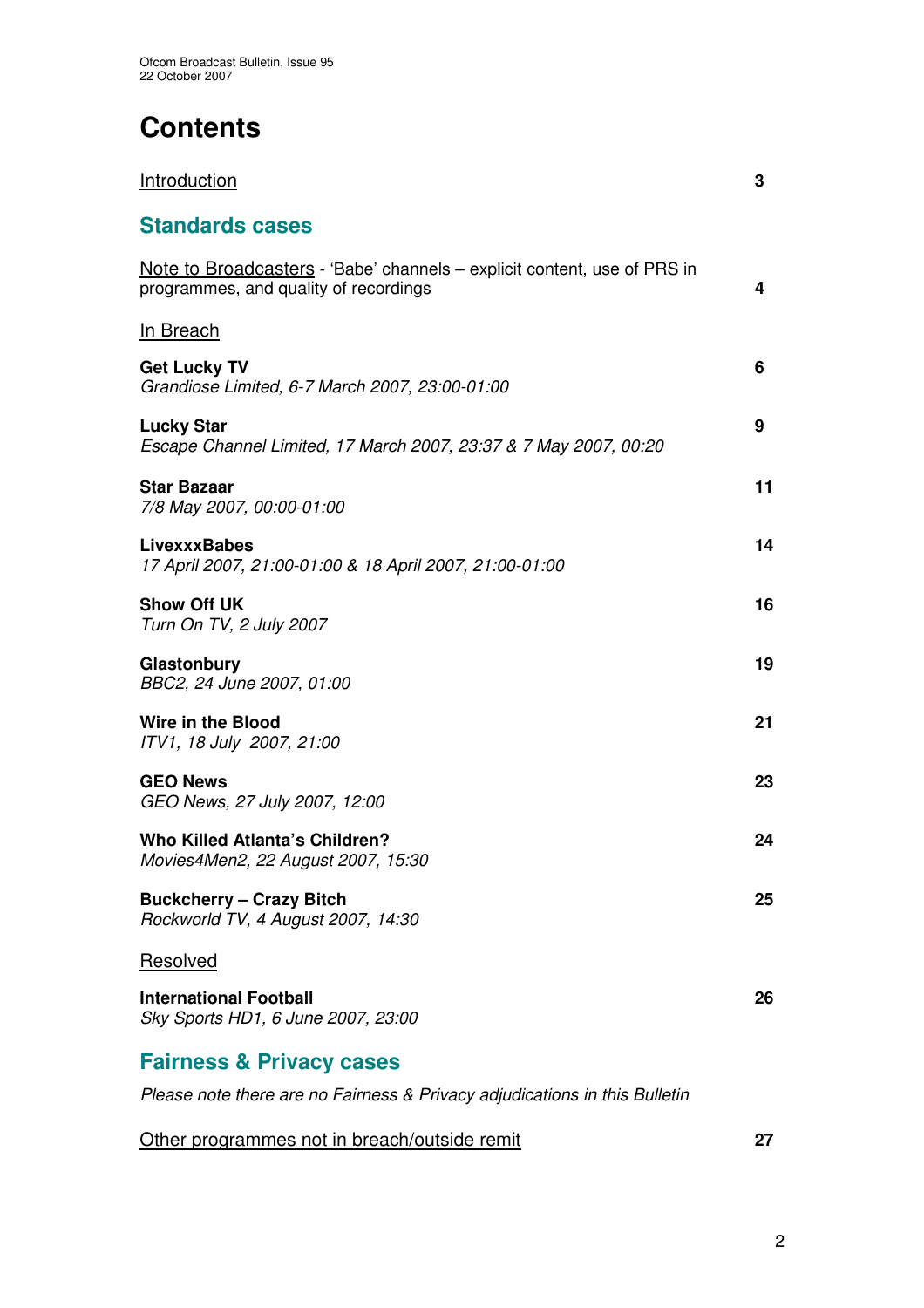# **Introduction**

Ofcom's Broadcasting Code ("the Code") took effect on 25 July 2005 (with the exception of Rule 10.17 which came into effect on 1 July 2005). This Code is used to assess the compliance of all programmes broadcast on or after 25 July 2005. The Broadcasting Code can be found at http://www.ofcom.org.uk/tv/ifi/codes/bcode/

The Rules on the Amount and Distribution of Advertising (RADA) apply to advertising issues within Ofcom's remit from 25 July 2005. The Rules can be found at http://www.ofcom.org.uk/tv/ifi/codes/advertising/#content

From time to time adjudications relating to advertising content may appear in the Bulletin in relation to areas of advertising regulation which remain with Ofcom (including the application of statutory sanctions by Ofcom).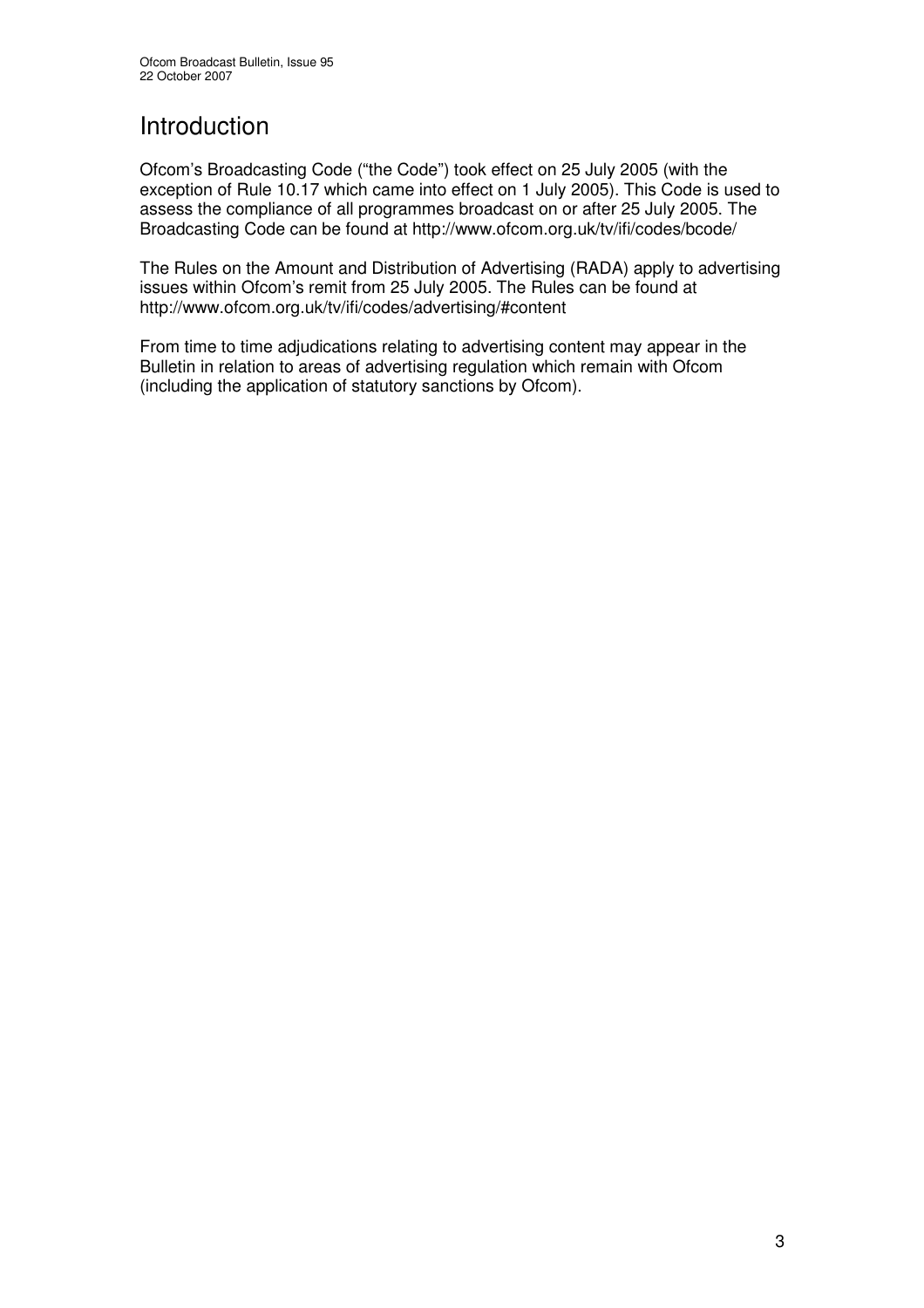# **Standards cases**

# **Note to Broadcasters**

# **'Babe' channels**

In 2006, Ofcom wrote to broadcasters operating channels in the 'adult' section of Sky's Electronic Programme Guide ("EPG") that transmit programmes based on viewer interaction with on-screen presenters (known as "babes"). These channels, which are broadcast free-to-air without encryption, invite viewers to contact the presenters via premium rate telephony services (PRS). The letters were written because Ofcom had a number of concerns about the material shown on the channels, including:

- the appropriateness of sexual content broadcast before the 21:00 watershed, including the promotion of PRS offering 'adult' chat;
- the explicitness of sexual content broadcast after the watershed; and
- the promotion of PRS within programmes.

As a result of these letters and Ofcom investigations in 2006, significant improvements were made to the daytime content on the channels. However, concerns have remained about the degree of sexual content broadcast after the 21:00 watershed as well as continued problems relating to the promotion, within programmes, of PRS that appear to contribute neither to the editorial of the programme nor meet the definition of programme-related material.

The following Findings result from recent investigations in this area. In addition to the cases detailed below, Ofcom has a number of other on-going investigations, some of which may result in consideration of further regulatory action. Due to Ofcom's serious concerns about levels of compliance in the 'adult' sector, by both 'babe-style' channels and free-to-air content on encrypted channels, Ofcom is considering amendments to the Code so as to require that *all* material transmitted in the adult section of the EPG is protected by a mandatory PIN. Any such proposals would be subject to a full public consultation.

Due to the serious nature of the Code and Licence breaches recorded in this Bulletin concerning 'babe-style' channels, Ofcom considered whether some of these matters should be referred to the Content Sanctions Committee for consideration of a statutory sanction. However, Ofcom has monitored the output of 'babe' channels in recent months and noted some significant improvements in compliance after the watershed (e.g. there was less or no very crude or explicit language or visual content). In view of the remedial action taken by relevant broadcasters to improve compliance, we decided against referring these matters to the Committee. Nevertheless, any breach of a similar nature by a broadcaster of a 'babe' channel in future is likely to result in further regulatory action.

All providers of 'babe-style' channels should therefore study carefully the Findings below.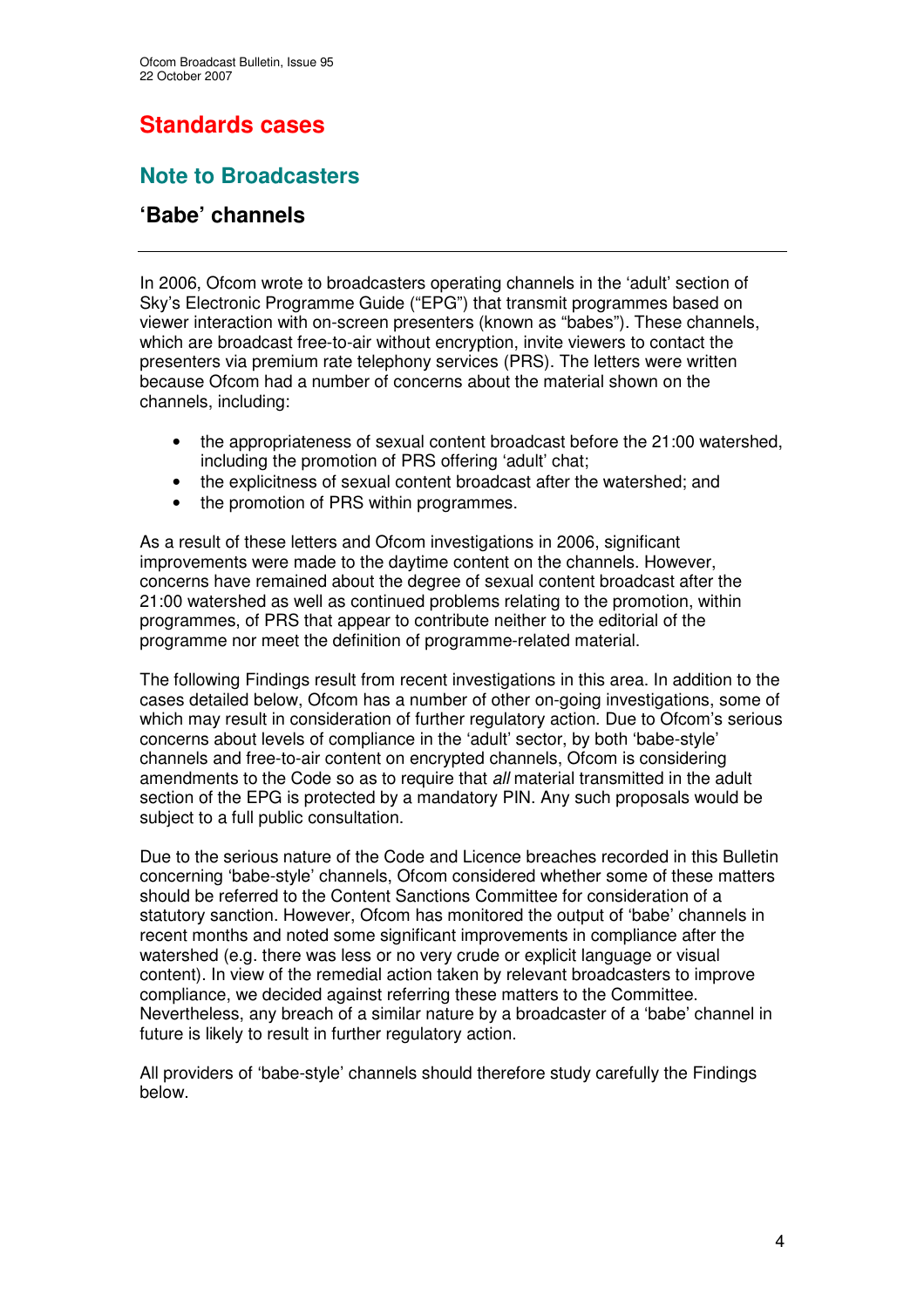### **Use of Premium Rate Services (PRS) in programmes**

In some of the Findings related to 'babe-style' channels in this Bulletin, the broadcasters failed on a number of occasions to justify the promotion of PRS within programmes. Where there is sufficient justification to promote a PRS within a programme (i.e. it contributes to editorial or meets the definition of programmerelated material), broadcasters should remember that the rules on undue prominence will apply to the promotion. **Programmes should not primarily be vehicles for broadcasters to promote PRS.**

Issues surrounding the use of PRS in programmes are explored in Ofcom's public consultation on Participation TV. This consultation closed on 17 October 2007. Details can be found at http://www.ofcom.org.uk/consult/condocs/participationtv/.

### **Quality of recordings**

All broadcasters must note Ofcom's important guidance below, contained in the Lucky Star finding, about the quality of recordings that must be made and retained for compliance purposes. On request, broadcasters must be able to supply Ofcom with recordings as broadcast. The quality of recordings should be equal to that seen by the viewer, in terms of both sound and vision.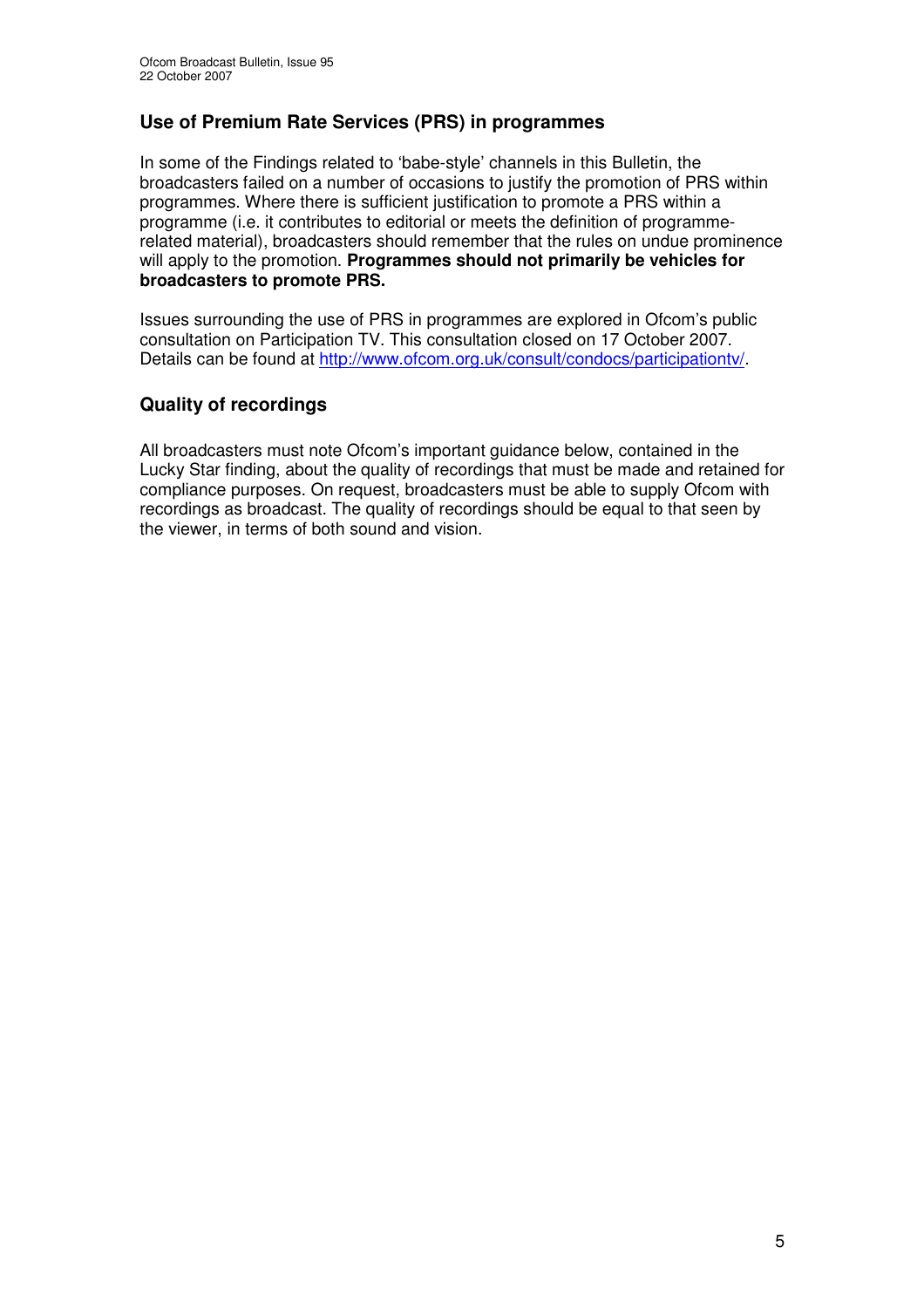# **In Breach**

### **Get Lucky TV** *Grandiose Limited, 6-7 March 2007, 23:00-01:00*

### **Introduction**

Get Lucky TV is a free-to-air unencrypted channel shown in the adult section of the Sky EPG. It broadcasts programmes based on interactive 'adult' chat services: viewers are invited to contact on-screen presenters ("babes") via premium rate telephony services ("PRS"). Female presenters dress provocatively in underwear and encourage viewers to contact them.

A complaint was received about promotion of two PRS during the programme. These were:

- a private text chat service; and
- a service whereby viewers could send in photos to the programme.

The complainant objected that neither of the services promoted appeared to contribute to the programme.

When viewing the recording of the programme, Ofcom noted it also promoted two other PRS. These were:

- a service that directly invited viewers to call and speak privately to off-screen operators; and
- a service offering viewers photos of the presenters.

Ofcom asked the broadcaster for its comments under Section 10 of the Code. This section requires broadcasters to ensure that the programming and advertising elements of a service are kept separate (Rule 10.2) and prohibits the promotion of products and services within programmes (Rule 10.3). It makes clear that premium rate services will normally be regarded as products and services. They must not therefore appear in programmes unless they: (i) meet the definition of programmerelated material ("PRM") or (ii) contribute to the editorial content of the programme (Rule 10.9).

### **Response**

The broadcaster responded stating that the PRS promoted were an integral part of the programme.

In relation to the PRS that allowed viewers to contact off-screen operators, the broadcaster considered the promotion of this service within the programme was editorially justified because practical space limitations did not allow all the presenters to be viewed at the same time.

The broadcaster also believed that the services that allowed viewers to send in and receive photos were part of the interactivity of the programme. It stated that viewers of television programmes had traditionally enjoyed sending photos of themselves to presenters. Similarly, it was not uncommon for viewers to request photos of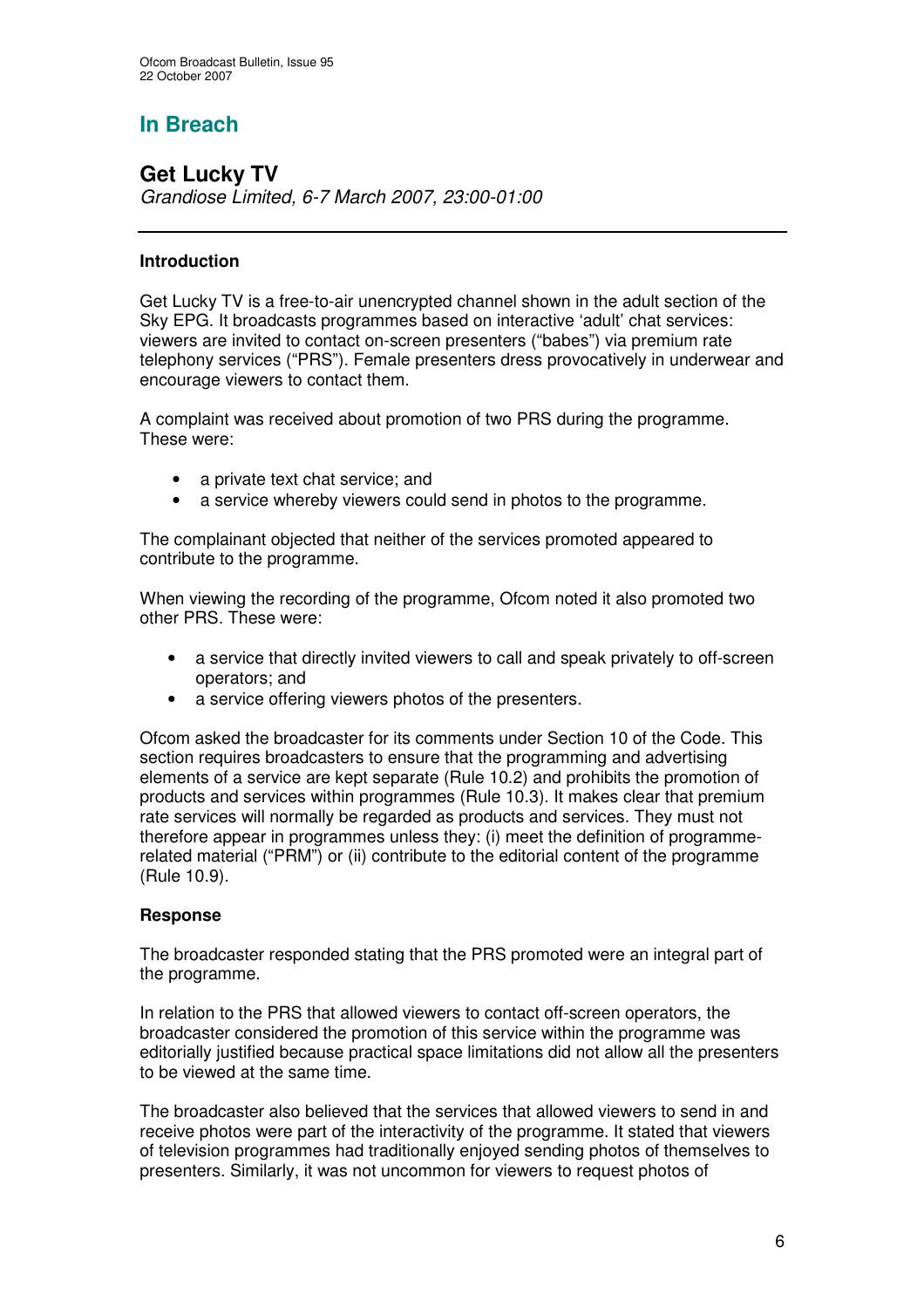presenters. Advances in technology now allowed viewers to send and receive pictures via their mobile phones and the programme utilised modern technology to allow real time communication with viewers. The broadcaster said that while most of the pictures submitted would not be suitable for broadcast, the presenters would discuss the images on air.

The broadcaster therefore maintained that the promotion of the services within the programme conformed to the Code rules on the promotion of programme-related material (PRM).

### **Decision**

The Code prohibits the promotion of PRS in programmes unless a service contributes to the editorial content of the programme or meets the definition of PRM.

There was no evidence in the recordings supplied that the services contributed to the editorial content of the programme: no calls or text messages to off-air services were discussed within the programme nor were photos of viewers shown or discussed.

In relation to the services meeting the definition of PRM, guidance on PRM (published on Ofcom's website), makes clear that:

*"In considering whether or not a product or service is 'programme-related' under the Broadcasting Code, it is important to bear in mind the principles set out in Section Ten … Broadcasters must maintain the independence of editorial control over programme content, ensure that programmes are not distorted for commercial purposes and ensure that the advertising and programme elements of a service are kept separate. It is upon these principles that Rule 10.3, which prohibits the promotion of products and services within programmes, is based. Broadcasters should bear in mind that the promotion of 'programme-related material' is permitted purely by way of exception to that prohibition and therefore should in no way compromise the principle of separation between advertising and programmes."*

*"Broadcasters should note that for material to qualify as programme-related material, it must not only be directly derived from a specific programme but also intended to allow listeners or viewers to benefit fully from, or interact with, that programme … similarity, in terms of genre or theme(s), between a programme and product/service … is not in itself sufficient to establish that the product/service is directly derived from the programme … in order for the material to be considered programme-related material and promoted accordingly, the broadcaster would need to be able to demonstrate to Ofcom's satisfaction that the material in question was directly derived to a significant extent from each of those programmes.*

In this case, the broadcaster did not demonstrate that the off-screen text service was directly derived from the programme and allowed the viewer to "benefit fully from, or interact with", the programme.

In relation to the service offering viewers the opportunity to talk to an off-screen 'babe', while this service may have been thematically similar to the service that offered viewers the opportunity to contact on-screen presenters, this in itself is not sufficient to categorise the service as programme-related. The broadcaster did not provide sufficient information to establish to Ofcom's satisfaction that the off-screen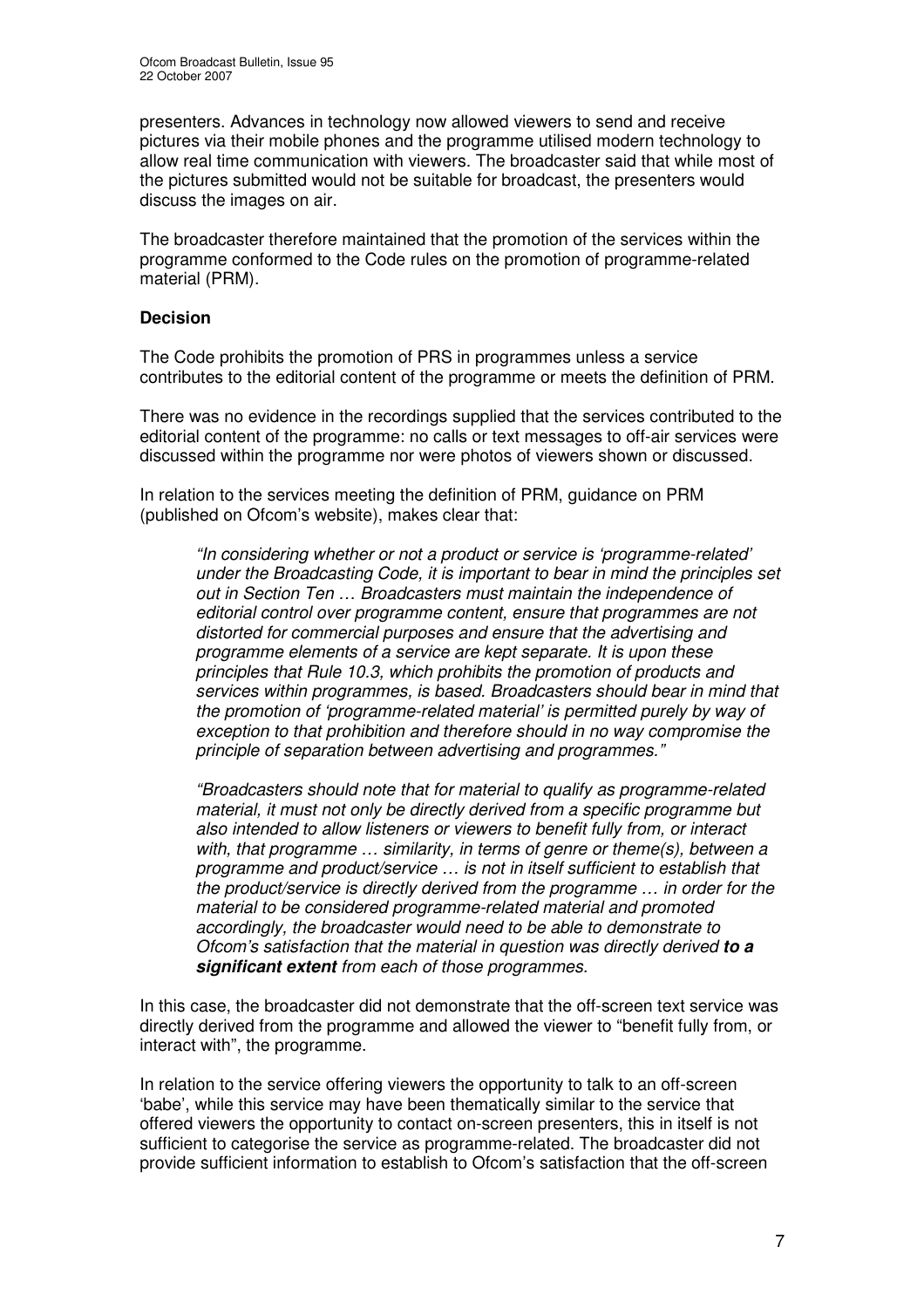service was in fact "directly derived" from the programme as required by the definition of PRM.

The promotions for the off-screen text and chat services within the programme were therefore unacceptable.

On the matter of the service that offered viewers pictures of the presenters, as stated in Ofcom published finding on *Bang Babes* (published in Broadcast Bulletin 90), Ofcom recognises that the promotion of such a service may meet the definition of PRM. However, the way in which the service was promoted on *Get Lucky* was unduly prominent. Under Rule 10.6 of the Code, PRM may be promoted in programmes only where it is justified to do so editorially. Promotions should in no way compromise the principle of separation between advertising and programmes. Guidance on Rule 10.6 states:

*"The focus of a programme must remain its editorial content, as opposed to any promotional messages for programme-related material. The programme must not be primarily a vehicle for promotion of the product or service. Rule 10.4 (no undue prominence) also applies."*

The promotion of PRM within programmes should be driven by the needs of the audience e.g. it should be sufficient to tell viewers about the availability of material but should not be primarily a 'sell' for the service. In this case, the service was promoted frequently by means of on-screen text throughout the programme. In Ofcom's opinion, the level of promotion went beyond what was reasonably justified to inform viewers about the availability of the service and appeared to be commercially motivated.

In relation to the services that allowed viewers to submit pictures to the programme, the broadcaster did not substantiate its assertion that the service contributed to the editorial content of the programme. As far as Ofcom could establish, pictures were neither shown nor discussed during the programme.

In conclusion, the broadcaster failed to adequately demonstrate that the following services contributed to the editorial of the programme or met the definition of PRM:

- the off-screen chat service;
- the private text service; and
- the service that allowed viewers to submit photos to the channel.

Additionally, the promotion of the services that provided viewers with photos of presenters was unduly prominent.

### **Breach of Rules 10.4 and 10.9**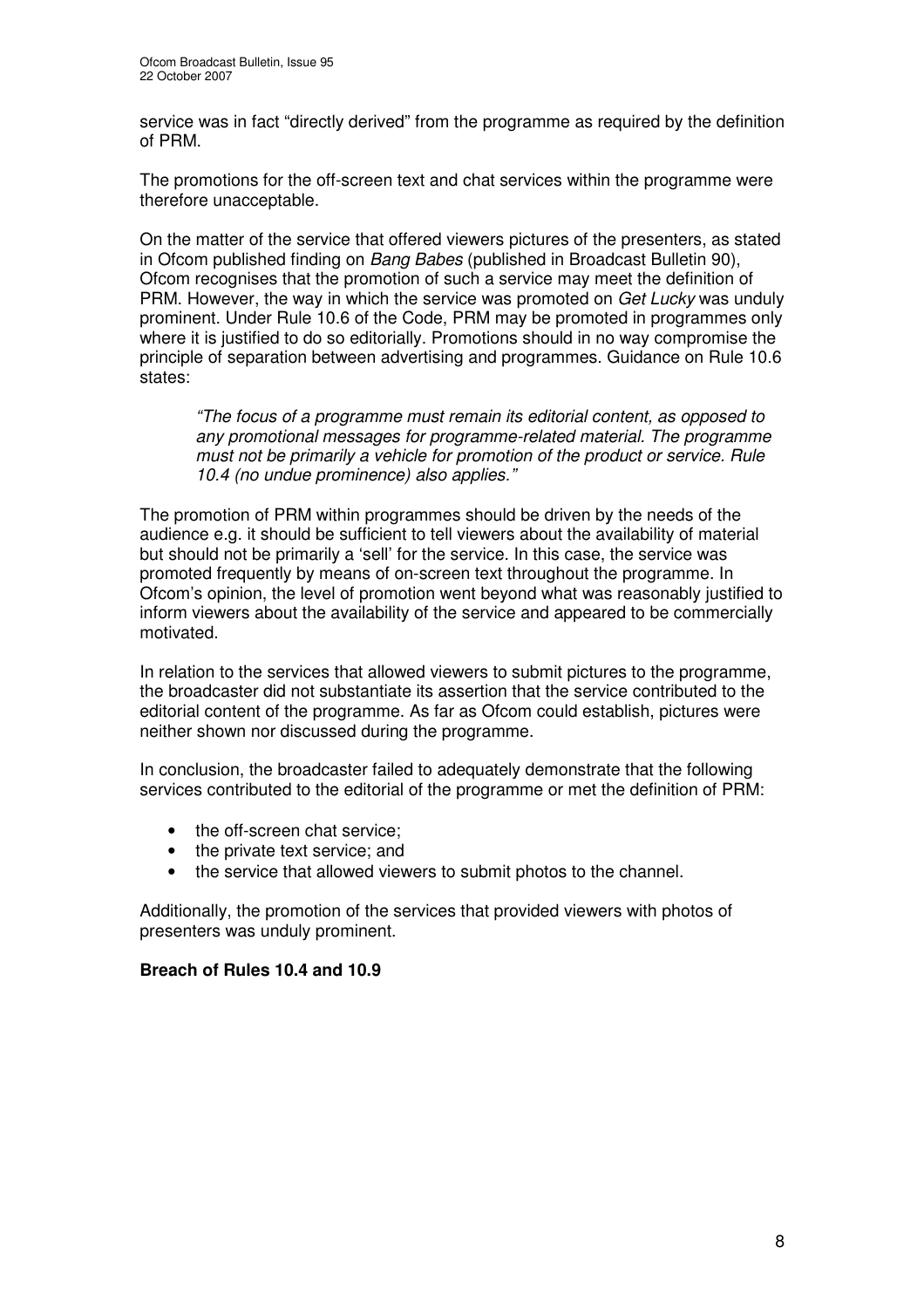# **Lucky Star**

*Escape Channel Limited, 17 March 2007, 23:37 & 7 May 2007, 00:20*

### **Introduction**

Lucky Star is a free-to-air unencrypted channel shown in the adult section of the Sky EPG. It broadcasts programmes based on interactive 'adult' chat services: viewers are invited to contact on-screen presenters ("babes") via premium rate telephony (PRS). The female presenters dress provocatively in underwear and encourage viewers to contact them.

### 17 March, 23:37

A viewer objected to the promotion of a PRS that invited viewers to contact a 'babe' called 'Karina' at home. The complainant questioned how this service contributed to the editorial content of the programme.

### 7 May, 00:20

A viewer objected to the promotion of a PRS that invited viewers to send in pictures to the programme. The complainant asserted that the pictures were not shown on screen and therefore questioned how the service contributed to the programme.

When viewing the recordings supplied by the broadcaster, Ofcom noted the promotion of a PRS that invited viewers to participate in a video call with an offscreen 'babe' called 'Sahara'. Again, these calls were not shown or discussed within the programme.

Ofcom also noted the recordings supplied by the broadcaster were of poor quality.

Ofcom asked the broadcaster for its comments on the broadcasts under Section 10 of the Code. In relation to the quality of the recordings supplied, we asked for the broadcaster's comments under Condition 11 of its Ofcom broadcasting licence, which relates to the supply of recordings.

### **Response**

### 17 March

The broadcaster stated that 'Karina' is a popular and well-known presenter from the programme. Because of limited screen space, which generally permits only two to three girls to be on screen at any one time, it had been the broadcaster's practice to satisfy excessive viewer demand by having a top presenter from the programme working from home. The broadcaster considered this practice offered a clear service of benefit to viewers, as the interaction between viewers and 'Karina' was an integral part of the programme. The broadcaster therefore believed that the material (i.e. the promotion of the PRS):

(a) was "directly derived from the specific programme; and

(b) intended to allow viewers to benefit fully from, or interact with, that programme".

### 7 May

The broadcaster stated that the service offering viewers the opportunity to send in photos enabled considerable interaction between presenters and viewers, as the presenter receive images via a laptop and then discuss them with viewers. However,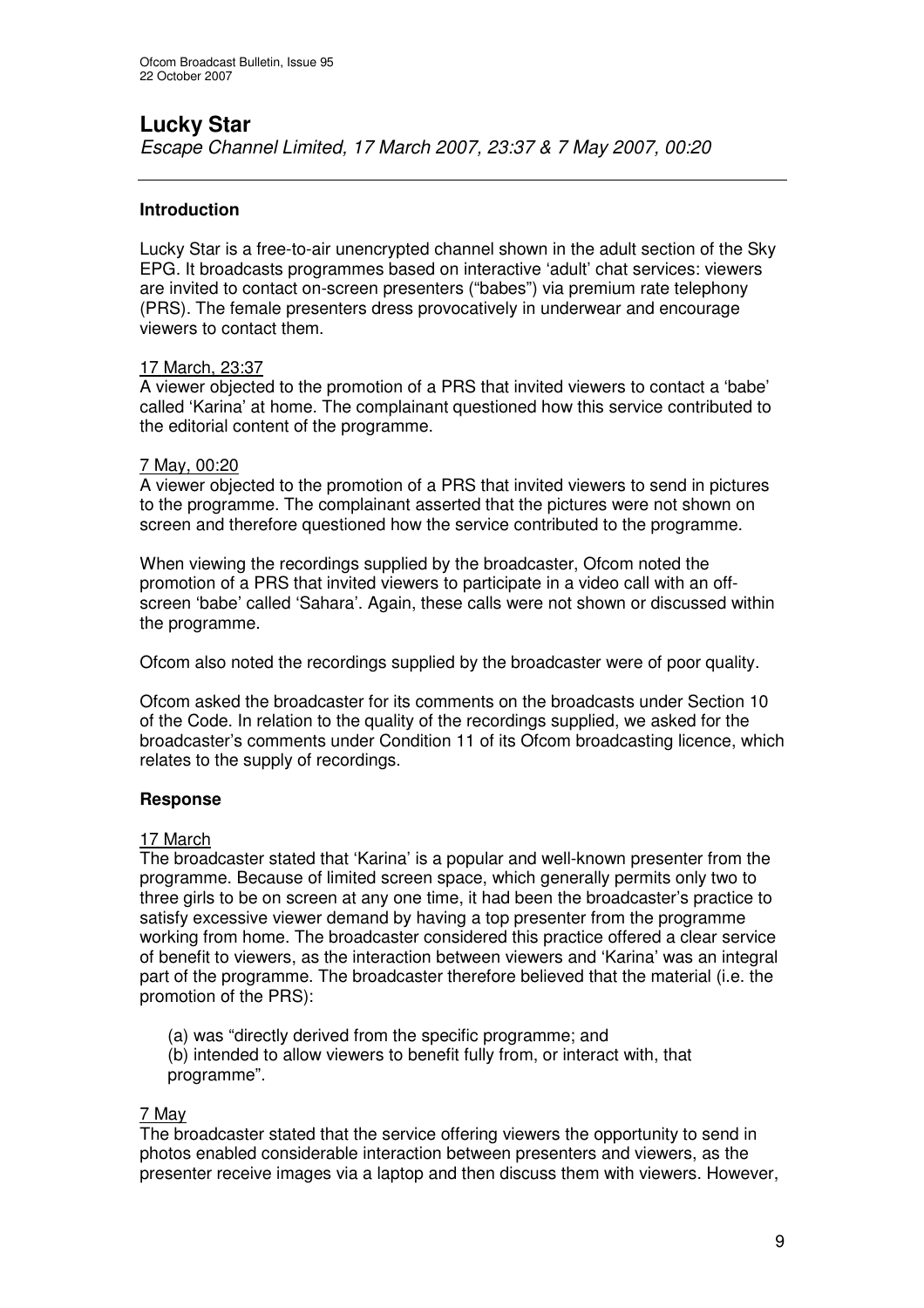in the time period specified, the broadcaster advised that no pictures were received and this is why none were discussed in the programme. The broadcaster maintained that if it had received any images the presenters would have mentioned them.

With regard to the video call facility, the broadcaster believed this service was integral to the programme. It said that, given the practicalities of studio space, the person responding to the call may not be the actual presenter on screen but was someone connected to the programme who responds in real time.

On the issue of the quality of recordings provided, the broadcaster believed that the material supplied was of an adequate quality and said it has previously been given information by Ofcom that recordings did not need to be of 'broadcast quality'. However, it welcomed direction on the nature of the quality of recordings and said it would comply with any guidance Ofcom gave on this point.

### **Decision**

### 17 March

The broadcaster did not provide sufficient information to demonstrate that the service that connected viewers to an off-screen operator was derived to **a significant extent** from the programme (on this issue, see also the Get Lucky TV finding in this Bulletin). As such, the promotion of the service within the programme was in breach of the Code.

### 7 May

Although the broadcaster asserted that pictures sent to the programme would be mentioned, it did not provide any evidence to support this claim. In the absence of material that established that pictures sent via the PRS did feature in the programme, Ofcom judged that the promotion of the PRS within the programme was in breach of the Code.

Similarly, the broadcaster did not show that the video service promoted contributed in any way to the programme. The promotion of this service was also in breach of the Code.

In relation to the retention and production of recordings, Ofcom's published guidance notes for Television Licensable Content Service licenses state that broadcasters:

*"must retain, or arrange for the retention of, recordings of everything included in the licensed service for a period of 60 days. If Ofcom requests a copy of any recording, the licensee must provide this forthwith. Recordings must be of a standard and in a format which allows Ofcom to view the material as broadcast…"*

This means that the quality of the recordings should be equal to that seen by the viewer, in terms of both sound and vision. The recordings provided by Lucky Star, through their provider EBS, were not adequate for Ofcom's investigation. The condition in licences obliging broadcasters to provide material as broadcast is a crucial one, since Ofcom relies on it for evidence when investigating potential breaches of the Code. The broadcaster's failure to supply a recording of adequate quality was a breach of its licence conditions.

### **Breaches of Rules 10.2, 10.3 and 10.9 Breach of Licence Condition 11**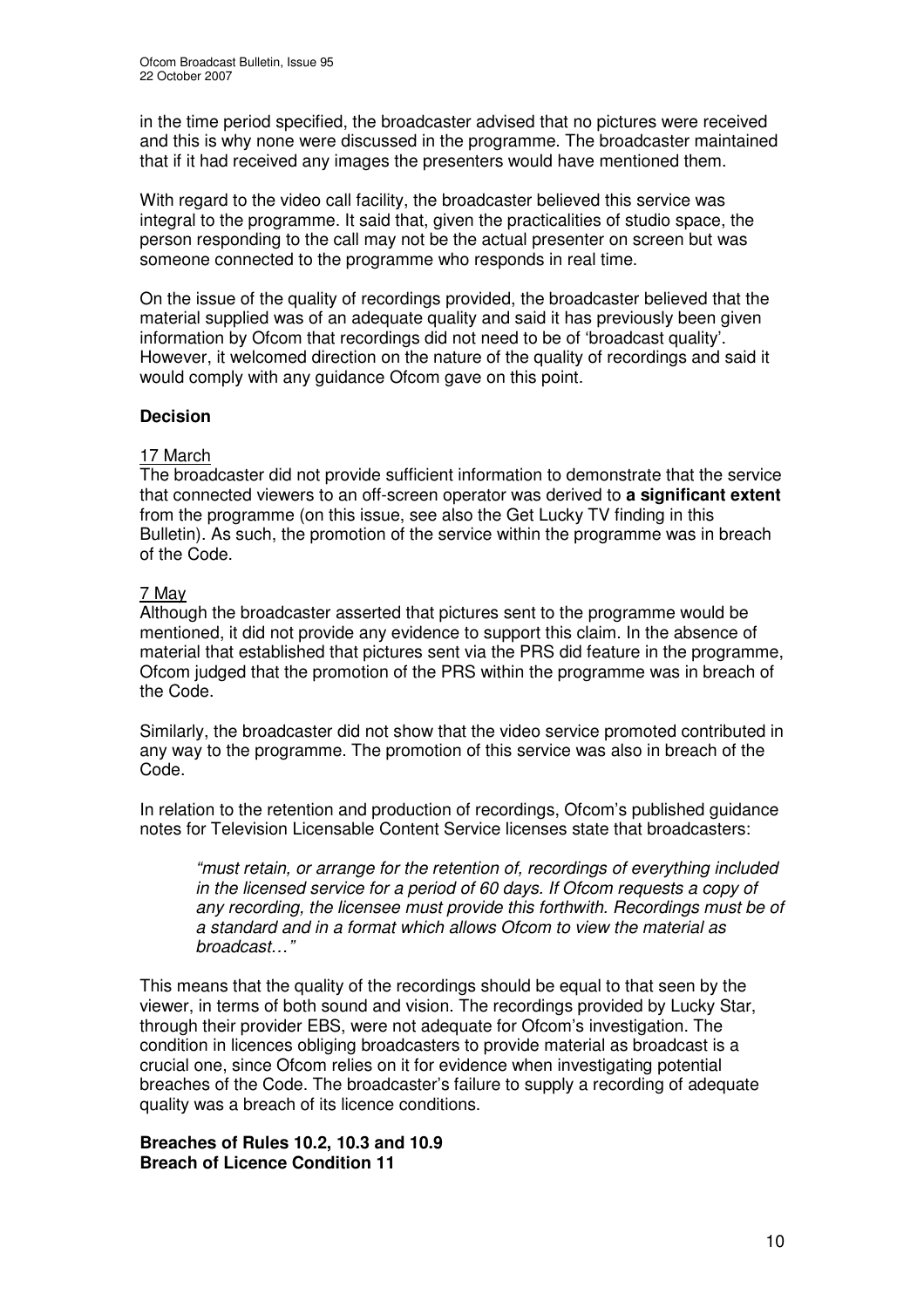# **Star Bazaar**

*7/8 May 2007, 00:00-01:00*

### **Introduction**

Star Bazaar is a free-to-air unencrypted channel shown in the adult section of the Sky EPG. It broadcasts interactive 'adult' programming which includes 'adult' chat services: viewers are invited to contact on-screen presenters ("babes") via premium rate telephony (PRS). The female presenters dress provocatively in underwear and encourage viewers to contact them.

A complainant objected that the channel promoted services during the programme that invited viewers to text the presenters and send in photos. The complainant questioned how these services contributed to the editorial content of the programme.

Ofcom viewed the recording of the output supplied by the broadcaster and was concerned that:

- the programme contained explicit sexual content: the presenters appeared to be masturbating and used extremely sexual language e.g. *"spreading them legs wanting a nice juicy cock right inside her pussy giving it to her good hard and proper", "want to play with their juicy juicy pussy", "imagine creaming your load all over our gorgeous delicious sexy* [inaudible] *nipples … let Lily lick up all your cream"* ; and
- the quality of the recording was poor: the picture regularly froze and the screen went blank; the audio was also distorted.

In relation to the promotion of PRS, we sought the broadcaster's comments under Section 10 of the Code.

On the sexual content transmitted, we asked for the broadcaster's comments under the following Code rules:

- Rule 1.24 'adult-sex' material may be broadcast only on premium subscription services and pay-per view/night services that have mandatory protection systems in place between 22:00 and 05:30.
- Rule 2.1 generally accepted standards.
- Rule 2.3 material that may cause offence must be justified by context.

We also sought the broadcaster's comments on the quality of the recording supplied under Condition 11 of its Ofcom broadcasting licence.

### **Response**

### Promotion of PRS

The broadcaster said that the PRS promoted are a fundamental part of its service and allowed viewers to interact with the programme. The broadcaster said that, unlike other channels in the sector, it meticulously ensured that its programmes have a presenter on the microphone speaking to viewers at all times to ensure that both viewers and callers are entertained. Viewers therefore have a choice to just watch the programme and not participate or they can interact with it.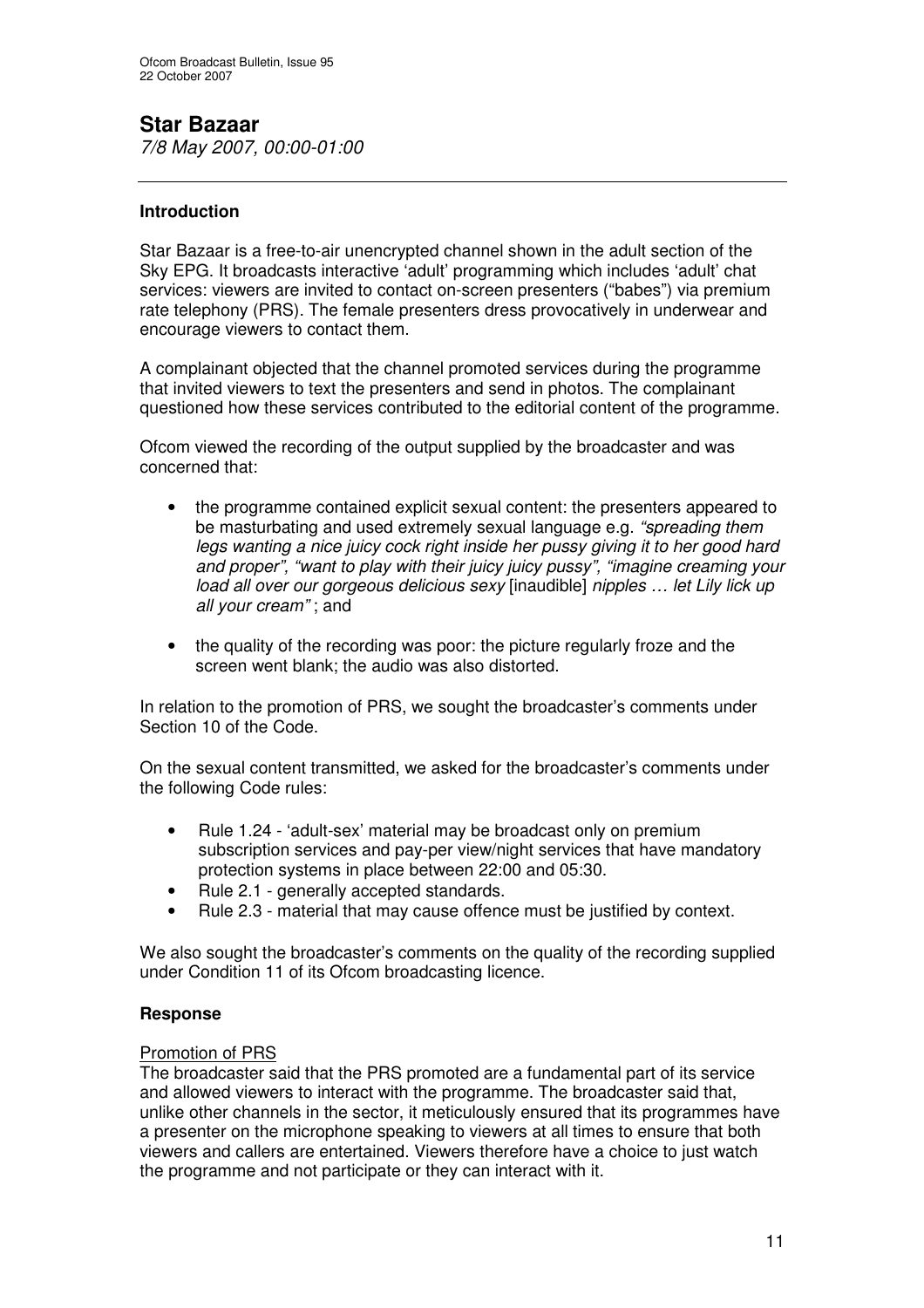The broadcaster said that, where appropriate, pictures submitted by viewers are shown on screen. The presenter also reads out and comments on all text messages on air. During the time period specified by the complainant the programme did not feature any messages, possibly because no messages were received or they were inappropriate for inclusion in the programme.

In relation to the promotion of the PRS on screen, the broadcaster referred to a meeting it had with Ofcom representatives where plans to use interactive services on the channel, including those that allowed viewers to send in video or photo messages, were discussed. The broadcaster said that at this meeting the issue of having contact numbers displayed on screen at all times was discussed and it was advised that numbers should be promoted responsibly and not for any other purpose than interaction with the programme. The broadcaster said that it had therefore kept all promotions to a bare minimum. However, the broadcaster advised that due to the nature of its viewers, who tuned in and stayed with the show for only a few minutes at a time, it was impractical to take the contact number off screen for periods of time.

### Sexual content

To protect viewers under the age of 18, the broadcaster believed it had acted responsibly by broadcasting pre-transmission announcements that the programme was suitable for adults only and that viewers under the age of 18 should switch off. This message was repeated throughout the broadcast and is a regular feature of all broadcasts. The broadcaster said that although the established watershed is 21:00, it would not broadcast anything remotely adult in nature until 22:30. After 22:30 the transition to material of a more adult nature would be gradual. While accepting that the content that was subject to Ofcom's investigation was problematic, the broadcaster said it was transmitted after midnight and the channel itself was situated within the adult section of the EPG.

The channel emphasised that it took compliance with the Code extremely seriously and had make significant changes to the format of its programme. Its current output did not show masturbation at all, and the broadcaster had issued a directive to all presenters not to use crass language.

### Quality of recordings

The broadcaster advised that its recordings were supplied by a third party contractor. Upon investigation, the broadcaster discovered that its supplier had encountered similar problems when supplying material for other Ofcom licensees. The broadcaster apologised for the quality issues experienced, and said it would in future record all material in house to prevent these problems recurring.

### **Decision**

### Promotion of PRS

Although the broadcaster claimed that the PRS services contributed to the programme, it did not provide any substantiation to support its assertion. There are limited circumstances in which PRS can be promoted within programmes. One of these, as the broadcaster recognises, is when a PRS contributes to the editorial content of the programme. There was no evidence during the programme viewed that the services promoted did provide editorial content for the programme. In the absence of such substantiation, Ofcom judged that the promotion of the PRS within the programme was in breach of the Code.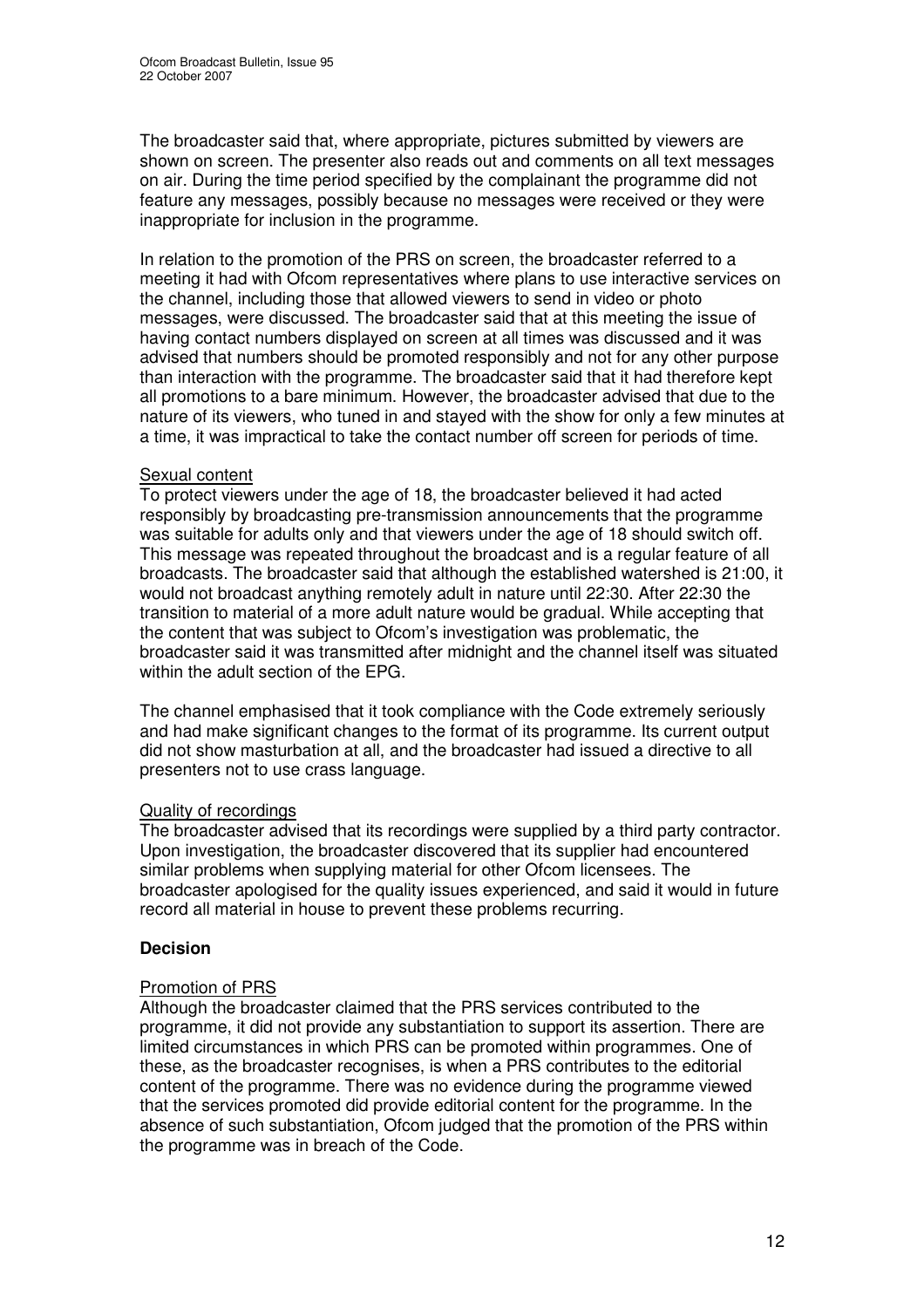### Sexual content

Rule 1.24 of the Code restricts the broadcast of 'adult-sex' material to premium subscription services and pay-per view/night services between 22:00 and 05:30 – provided there is a mandatory PIN protection system, or equivalent protections, to restrict access to those authorised to view. A letter sent by Ofcom in September 2006 to broadcasters in the sector made clear that "**Under the Code it is prohibited to** broadcast content where the visuals or the audio or the overall tone is tantamount to adult sex material **and we will intervene** if we see such programming. This includes explicit sexual language". (The bold lettering was in the original letter).

When judging what constitutes 'adult-sex' material, Ofcom guidance for broadcasters takes account of definitions used by the British Board of Film Classification (BBFC) for 'sex works at 18'. These are defined as "works… whose primary purpose is sexual arousal or stimulation".

We consider that the actions of the presenters (e.g. masturbation) and the explicit sexual language used demonstrated quite clearly that one of the main aims of the programme was to arouse viewers sexually: there was no other significant editorial context for the explicit images and language. Such explicit material is suitable for broadcast only on subscription/pay per view channels that have appropriate protection mechanisms in place. The broadcast of the programme was contrary to viewer expectations for a free-to-air unencrypted channel (albeit one situated in the adult section of the EPG and broadcasting after the 21:00 watershed). The broadcast was inconsistent with the application of generally accepted standards to ensure protection for viewers from harmful and/or offence material.

### Quality of recordings

The failure to supply recordings of an adequate quality was a breach of the broadcaster's licence. We welcome the steps introduced by the broadcaster to ensure adequate recordings are provided in future.

**Breach of Rules 1.24**, **2.1, 2.3 and 10.9 of the Code Breach of Licence Condition 11**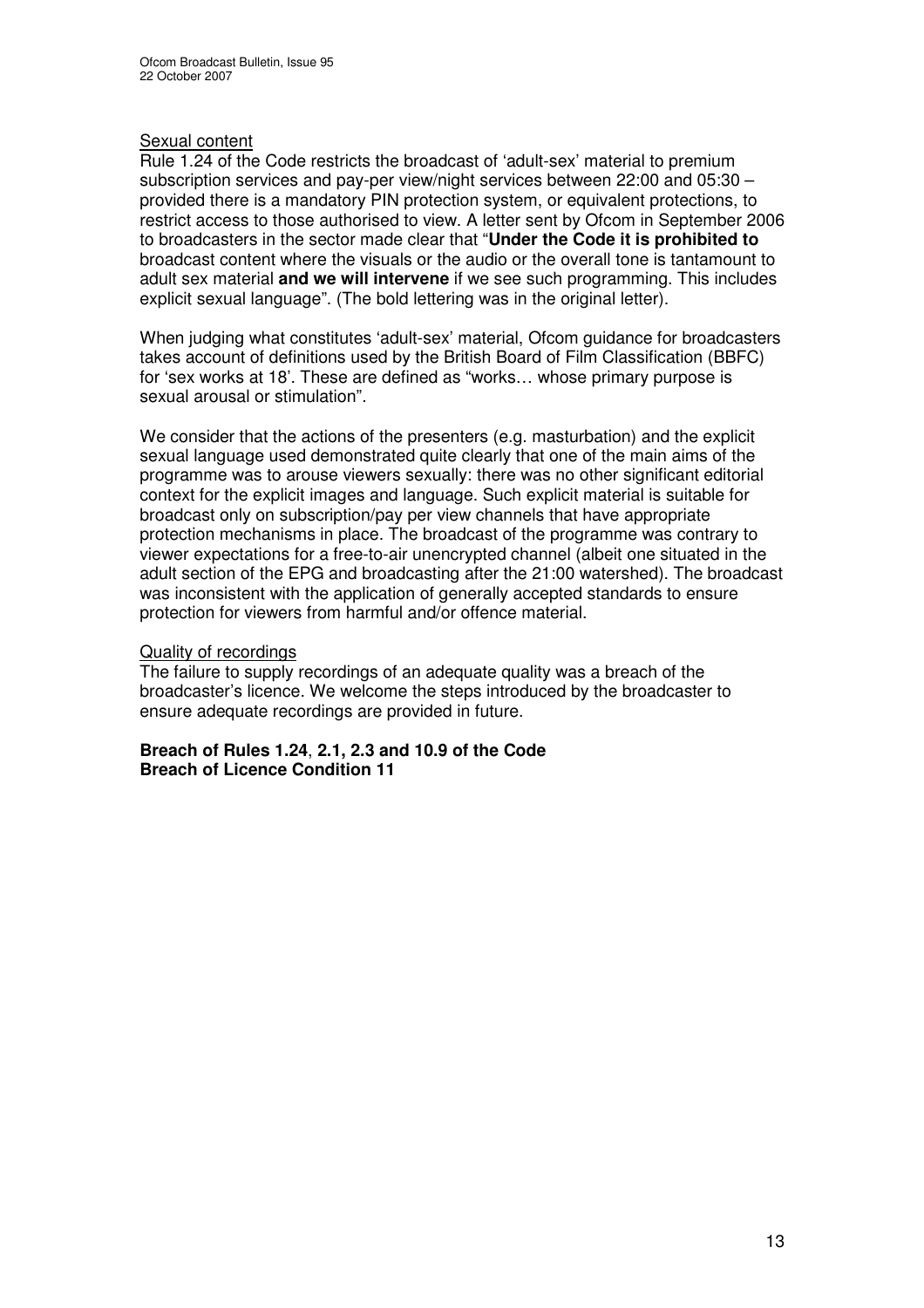# **LivexxxBabes**

*17 April 2007, 21:00-01:00 & 18 April 2007, 21:00–01:00*

### **Introduction**

LivexxxBabes is a free-to-air unencrypted channel shown in the adult section of the Sky EPG. It broadcasts programmes based on interactive 'adult' chat services: viewers are invited to contact on-screen presenters (referred to on air as "babes") via premium rate telephony services ("PRS"). The female presenters dress provocatively in underwear and encourage viewers to contact them.

We received a complaint that content shown on LivexxxBabes at approximately 21:50 on 17 April 2007 included a female presenter rubbing her groin into a man's face. We noted that the recording provided by the broadcaster in respect of that date featured two female presenters only.

However, we were concerned to note that the output included clearly sexual content immediately after the 21:00 watershed. This included the following language: *"She's looking for some mutual tommy tanking"* (rhyming slang meaning masturbation) and *"She wants to make you come with her right now"*. At 21:03 one of the two female presenters mimed the act of fellatio and a few minutes later one of the presenters touched the other quickly between the legs.

We also had concerns about sexual content broadcast just after 22:00, including strong sexual language, e.g. *"Now is the moment to pick up your phone and call us if you want to be between my legs right now…Explode your load all over one of us horny babes right now."*

Ofcom also viewed content broadcast on 18 April 2007, and noted that it contained explicit sexual content. This included strong sexual language immediately after the watershed, e.g. *"Wouldn't you like to stick your hard cock in that? She's all bent over for you"* and *"I quite like having my a-hole filled".* The programme also included extended shots of each presenter lying on her back with her legs wide open to the camera masturbating vigorously and a sequence of over 20 minutes long in which one presenter appeared to be masturbating the other vigorously with a dildo.

We requested the broadcaster's comments regarding the output on both dates with regard to the following Code rules:

- Rule 1.3 protection of under 18's by appropriate scheduling
- Rule 1.24 'adult-sex' material may be broadcast only on premium subscription services and pay-per view/night services that have mandatory protection systems in place between 22:00 and 05:30
- Rule 2.1 generally accepted standards
- Rule 2.3 material that may cause offence must be justified by context

### **Response**

The broadcaster said that it did not air live material on the channel prior to the 21:00 watershed, and that the channel was situated in the adult section of the Sky EPG. It also considered that the time of broadcast was in line with parental expectations for post-watershed viewing and that content was graduated and did not suddenly become stronger. It therefore argued that it complied with Rule 1.3.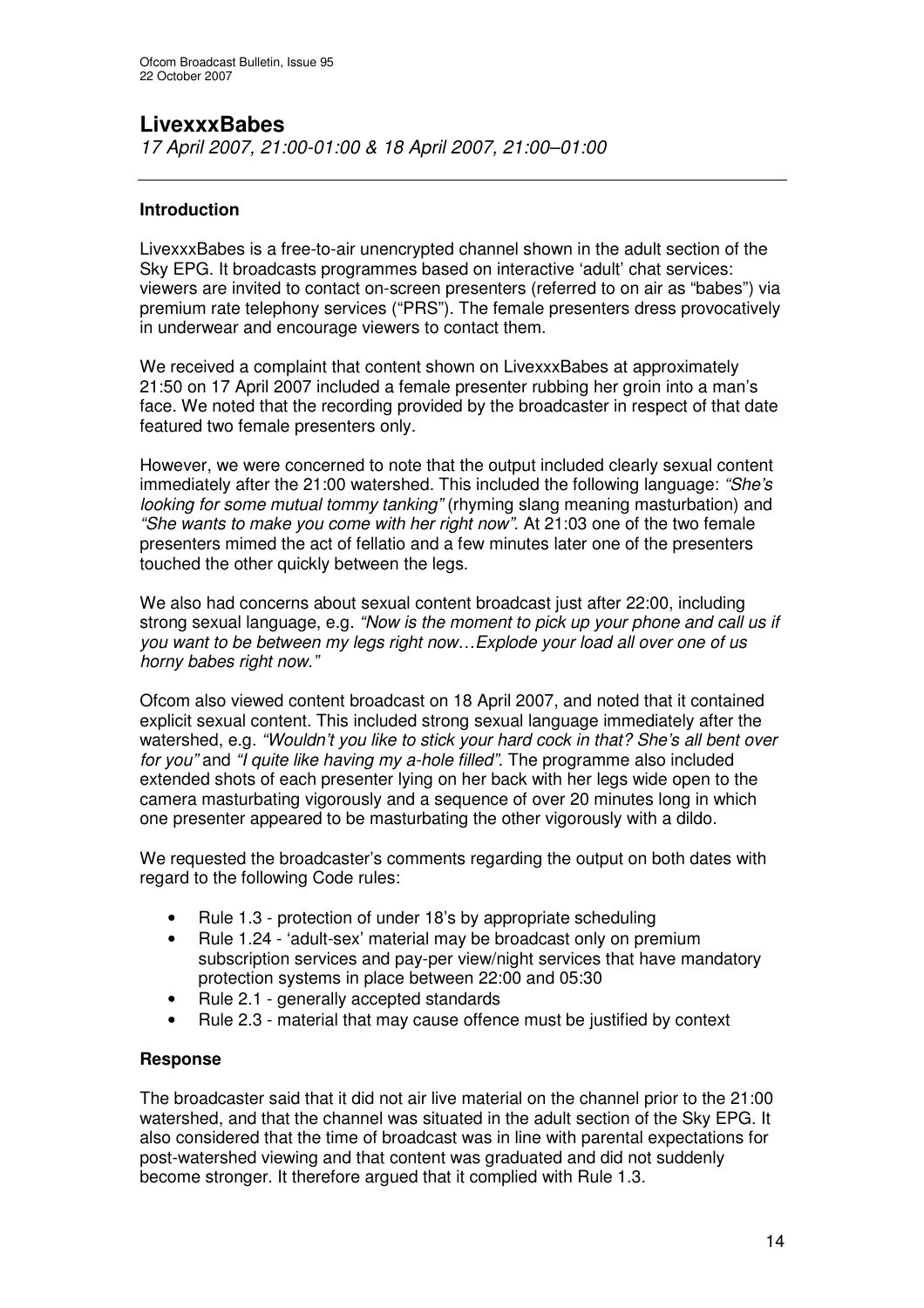The broadcaster argued that simulated sexual activity did not comprise 'adult-sex material', and that the content was not in breach of Rule 1.24.

In respect of Rules 2.1 and 2.3, the broadcaster said that: the likely expectation of any potential audience accessing this channel was adult content; the channel was only aired on the adult section of the Sky EPG which was targeted at viewers aged 18 and over; the title *LivexxxBabes* made the likely content clear; only adults could subscribe to Sky and parents could prohibit access to the entire adult section of the Sky EPG if they so chose; and that standards are becoming much more liberal and accepting of more explicit content in today's society.

### 17 April 2007

The broadcaster pointed out that at no time did the incident described by the complainant involving a male presenter occur. It said that the channel's output started at 21:00 and that caution over nudity was exercised for the first hour after the watershed, with the presenters only removing their tops at 22:00.

### 18 April 2007

The broadcaster said that, in the first part of the programme, the presenters engaged in activity of a "fairly tame though erotic nature". It acknowledged that, later in the programme, there were scenes of simulated masturbation; however, it argued that it would have been apparent to a viewer that this activity was not real.

### **Decision**

Ofcom noted that the content on 17 and 18 April was broadcast after the 21:00 watershed on a channel situated in the 'adult' section of the EPG but considered that this positioning and scheduling was not sufficient to provide adequate protection to prevent viewers under the age of 18 from accessing the content. Guidance on the Code published by Ofcom explains that "although the watershed is a useful tool for regulating viewing amongst older children, it is one of many factors taken into account when regulating their viewing". Ofcom was particularly concerned by the sexual language and behaviour used shortly after the 21:00 watershed. In view of the above matters, the programme was in breach of Rule 1.3.

The content on 17 and 18 April exceeded generally accepted standards and there was insufficient context to justify the potential offence. It was therefore in breach of Rules 2.1 and 2.3.

Moreover, Ofcom considered that one of the primary purposes of the sexual content broadcast on 18 April 2007 after 22:00, which included highly explicit sexual language and prolonged scenes of vigorous masturbation with a dildo, was sexual arousal or stimulation. This content therefore in Ofcom's opinion comprised 'adultsex' material and its broadcast on an unencrypted channel was in breach of Rule 1.24.

For clarity, Ofcom considers that depictions of masturbation, simulated or otherwise, are not appropriate for unencrypted broadcast unless there is strong editorial justification. In this case, there was not sufficient justification.

### **Breach of Rules 1.3, 1.24, 2.1 and 2.3**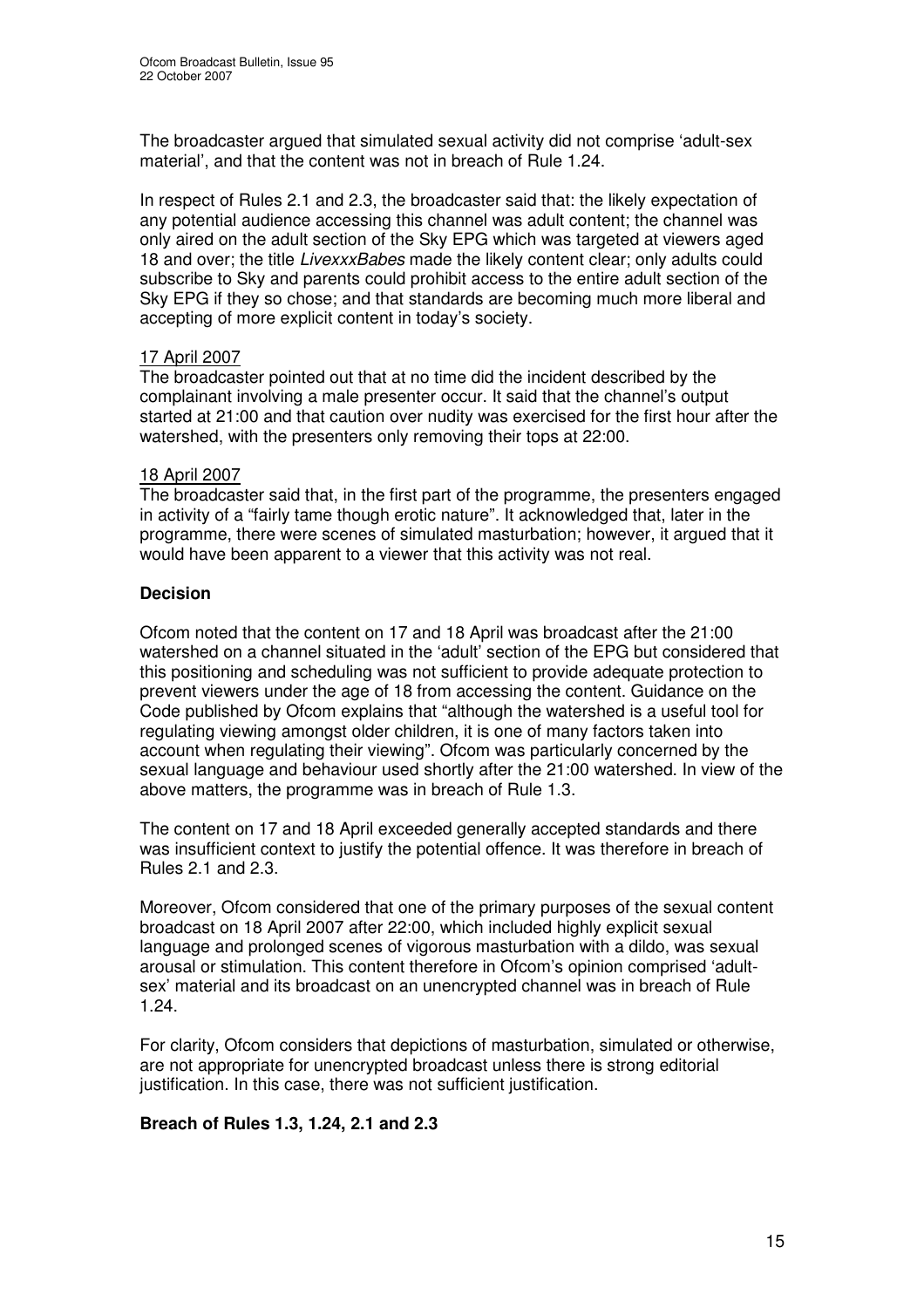# **Show Off UK**

*Turn On TV, 2 July 2007*

### **Introduction**

*Show Off UK* is broadcast pre-watershed on Turn On TV, on varying days during the week. On-screen presenters invite viewers to chat to them via a premium rate telephone number, and to send in pictures and messages, some of which are then displayed on screen.

In addition, the programme has a website, www.showoffuk.com, which is promoted during the programme. The website contains user-generated content, that is, videos posted by members of the public, which may be viewed by anyone visiting the website.

Ofcom was alerted to video content available on the website, which was entitled 'Anya Filthy Slut' ("the video clip"). This featured very explicit pornography. Whilst the video clip was not broadcast on air, Ofcom was concerned that it appeared in a website that was promoted in pre-watershed programming. Ofcom therefore requested the broadcaster's comments with reference to the following rules of the Code:

- Rule 1.2, which requires broadcasters to "take all reasonable to protect people under eighteen";
- Rule 1.3, which provides that "children must also be protected by appropriate scheduling from material that is unsuitable for them";
- Rule 2.1, which requires that "generally accepted standards must be applied to the contents of television and radio services so as to provide adequate protection for members of the public from the inclusion in such services of harmful and/or offensive material"; and
- Rule 2.3, which requires that "in applying generally accepted standards broadcasters must ensure that material which may cause offence is justified by the context".

### **Response**

The broadcaster said that the programme did not promote or encourage adult content. It advised that it reviewed all user generated content to ensure not only that it was not harmful or offensive but also to address other matters such as the participant's consent and protection of minors.

In this particular case, the broadcaster said that the video clip was originally uploaded to the website over the weekend of 30 June - 1 July 2007. The programme was not broadcast over that weekend period. The member of staff responsible for checking the website identified the video clip on the morning of 2 July 2007 and removed it prior to the programme going on air at 10:00.

The broadcaster explained that the majority of content sent to the programme was sent via the Multimedia Message Service ("MMS") number promoted on screen; relatively little material posted on the website was subsequently broadcast on air. It said that the website was promoted visually within the programme primarily to allow contributors of content to view terms and conditions and as a free route to upload video content.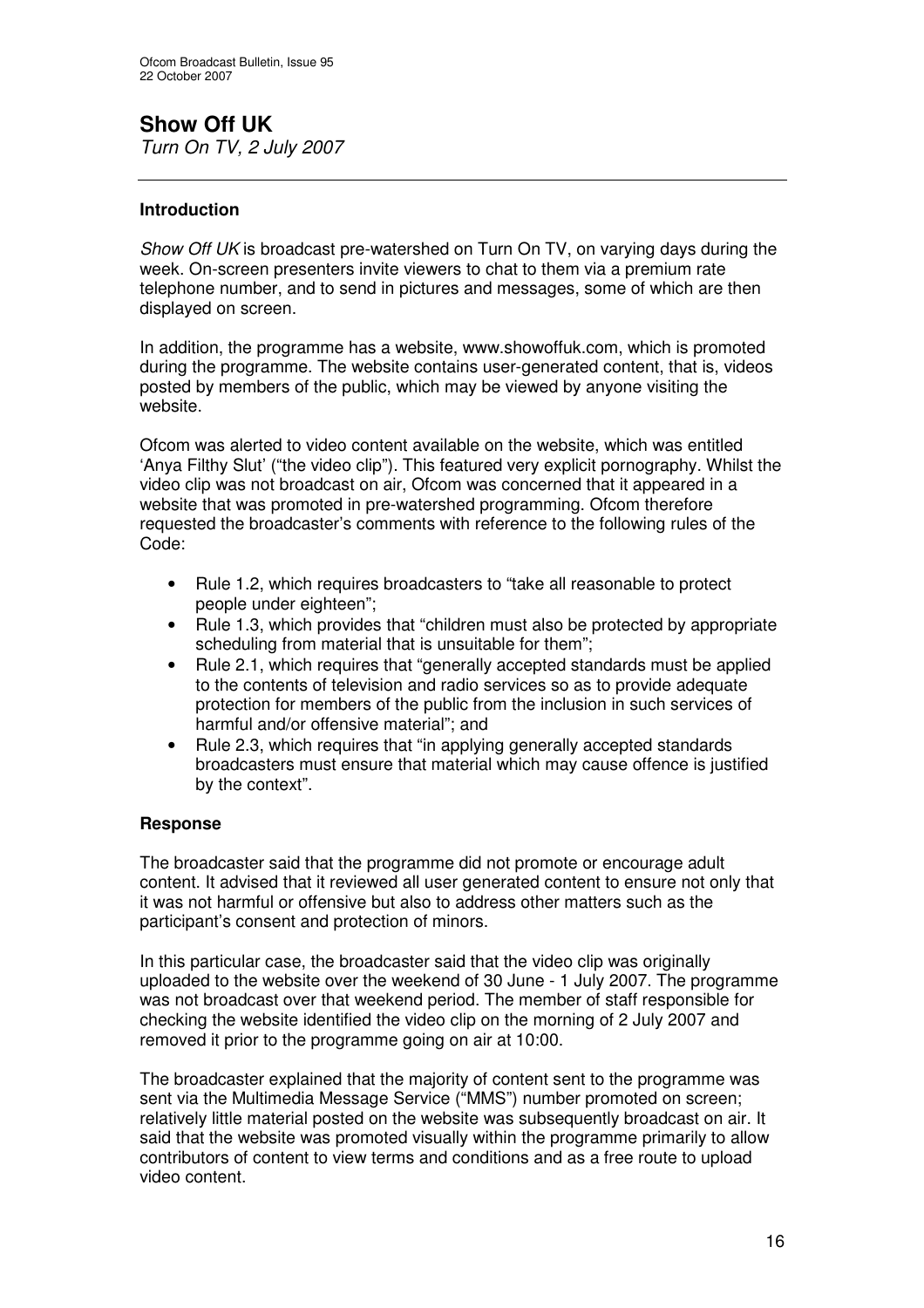The broadcaster said that all content received via MMS or Short Message Service ("SMS") was "moderated prior to broadcast and/or broadcast on the website". All new web content was reviewed daily "first thing each morning" on weekdays and on every day that the programme was aired on TV. All users needed to register before they could post content to the website. Unfortunately, the current version of the website did not allow the broadcaster to preview content before it was posted; this would be addressed when the website was updated. The broadcaster said that it encouraged a user policing policy whereby users could report "inappropriate content" posted on the website. It advised that, since the programme had first started, it had received no complaints from viewers and no requests from website users to remove content.

The broadcaster also said that it had not broadcast *Show Off UK* since 2 August 2007 as it was in the process of changing the programme format and the website.

### **Decision**

*Show Off UK* promotes the website www.showoffuk.com on the basis that it is programme-related material ('PRM'); Ofcom's concern in this case was whether the website was suitable for promotion in daytime programming, taking into account Rules 1.2, 1.3, 2.1 and 2.3 of the Code.

Whilst the content of PRM is not itself broadcast content and therefore not subject to the requirements of the Code, any on-air reference to PRM is clearly broadcast content. Such reference must therefore comply with the Code. Ofcom has made clear in its guidance on Section Ten of the Code that, in promoting a product or service as PRM, broadcasters must have regard to the rules in Section One (Protecting the Under-Eighteens), and Section Two (Harm and Offence).

Moreover, the 'Legislative Background' section of the Code<sup>1</sup> states:

"Although a link included in the service may lead to features outside of that service which are not regulated by Ofcom, the provision of access to those features by, for instance, the inclusion of a link, is within the control of the broadcaster and so within Ofcom's remit. Ofcom may therefore require such a link or facility to be removed where Ofcom has concerns, in the light of its statutory duties and, in particular, the standards objectives set out in section 319 of the [Communications] Act, about the material to which it leads."

In this particular case, the video clip was extremely explicit (equivalent to BBFC R18 rated content) and could have been viewed by under eighteens who had visited the website after seeing it promoted during daytime television. This was of the utmost concern to Ofcom.

Ofcom considered that, before deciding to promote the website within the *Show Off UK* programme, the broadcaster should have ensured that it had rigorous compliance processes in place to avoid the posting of pornographic material. As this case clearly illustrated, reviewing website content once a day on weekdays was not adequate to protect under eighteens and indeed other viewers of the programme who might visit the website, having seen it promoted within the programme.

 $<sup>1</sup>$  May 2005 edition, page 5</sup>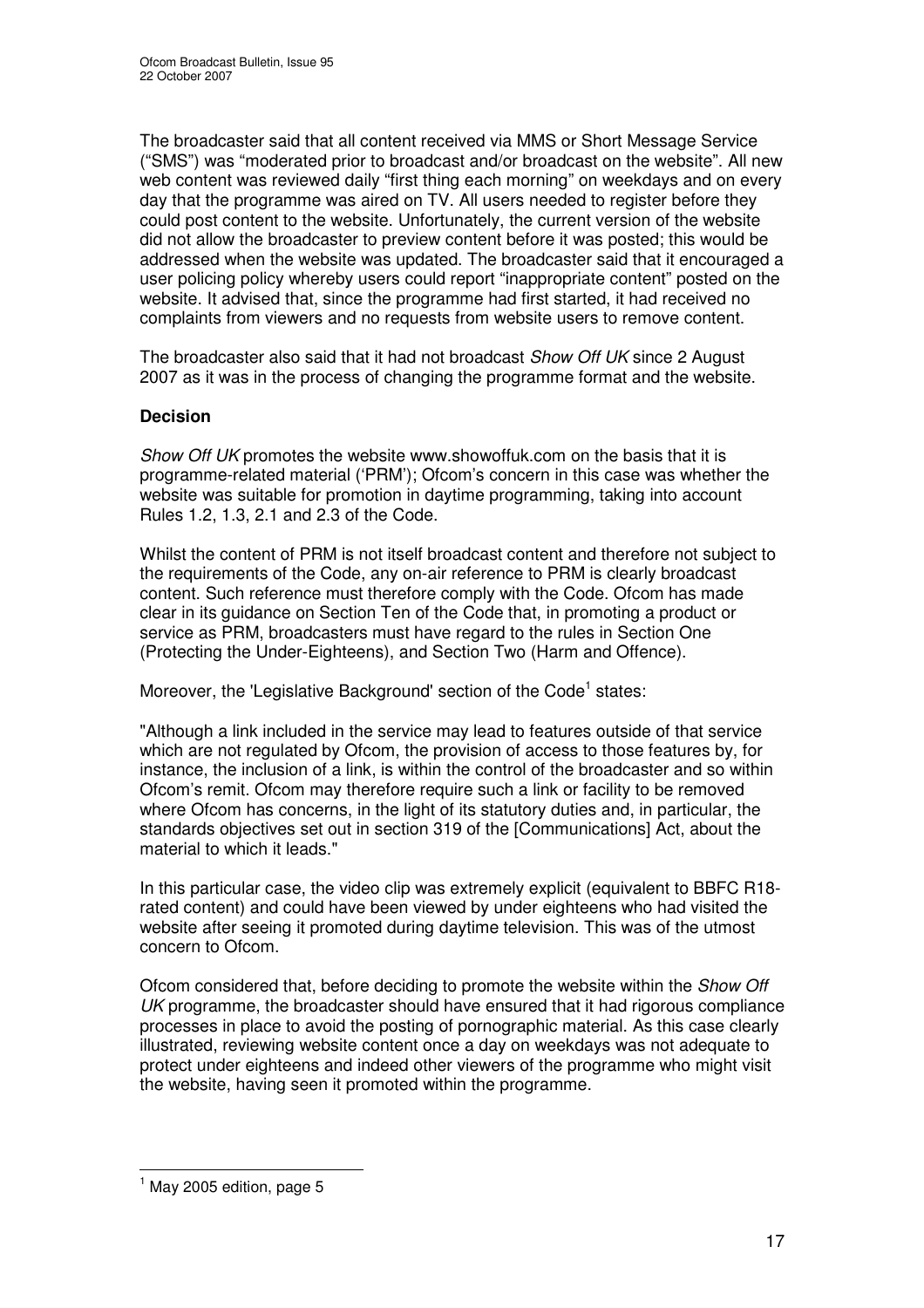Ofcom therefore decided that, in including references within a programme to a website that featured pornographic material, the broadcaster was in breach of the Code.

Ofcom has previously found the broadcaster in breach of the Code for broadcasting inappropriately sexual content before the watershed<sup>2</sup>. On that previous occasion, the broadcaster was put on notice that should there be any future breaches of the Code of a similar nature, Ofcom would not hesitate to consider the imposition of statutory sanctions.

Ofcom decided that this breach of the Code in relation to *Show Off UK* was serious. Ofcom discussed whether formal steps should be commenced to refer this matter to the Content Sanctions Committee for consideration of a statutory sanction. However, Ofcom took into account the broadcaster's assurances that:

- the video clip was not broadcast:
- in the short period during which the video clip was available on the website, the programme *Show Off UK* was not on air;
- the broadcaster's general practice was to review new website material on a daily basis and in this particular case it had removed the material as soon as it had seen it; and
- it would be adding more publishing controls to the website and content would be moderated before it was posted.

As a result we decided not to commence sanctions proceedings on this occasion. However, the broadcaster should be in no doubt whatsoever of the gravity of the current breaches.

Ofcom remains extremely concerned about the suitability of the website for promotion on air.

Ofcom does not regulate the content of websites such as www.showoffuk.com. However, as clearly stated in the Code, it does regulate on-air references to such content and is therefore able to require a broadcaster to remove such a reference where "it has concerns, in the light of its statutory duties and, in particular, the standards objectives set out in section 319 of the [Communications] Act, about the material to which it leads."

In this case, Ofcom considers that until such time as the broadcaster can demonstrate to us that it has sufficiently rigorous compliance procedures in place, the programme and channel must not refer to the website.

### **Breach of Rules 1.2, 1.3, 2.1 and 2.3**

<sup>&</sup>lt;sup>2</sup> See Broadcast Bulletin 85: <u>http://www.ofcom.org.uk/tv/obb/prog\_cb/obb85/issue85.pdf</u>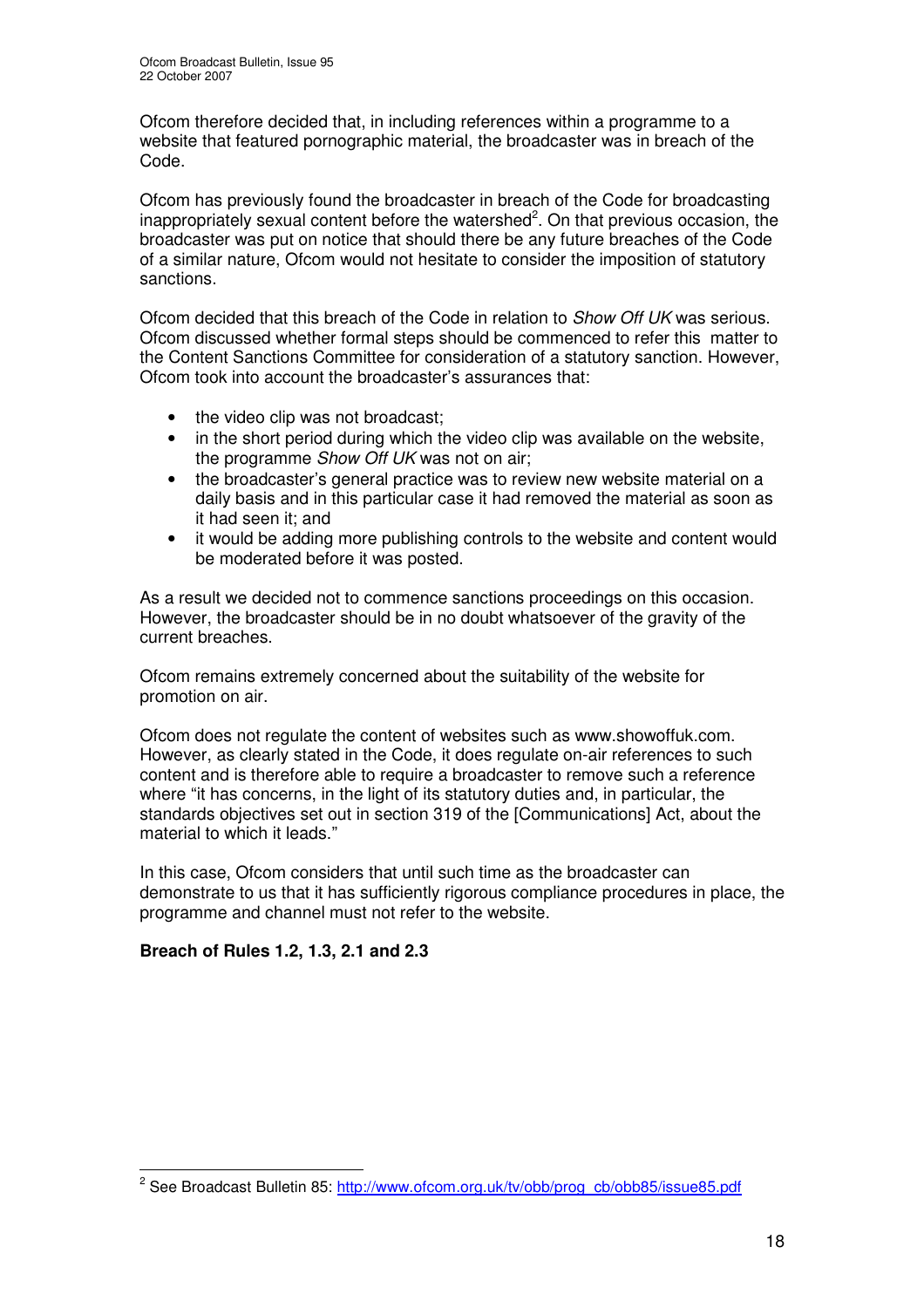# **Glastonbury**

*BBC2, 24 June 2007, 01:00*

### **Introduction**

The Glastonbury festival is an annual rock music event which was covered live and in recorded highlights by the BBC this year. Ofcom received two complaints from viewers regarding the use of the phrase *"paki shop"* by the performer Iggy Pop during a live interview with BBC presenter Jo Whiley during the early hours of 24 June 2007. Ofcom asked the BBC to comment with regard to Rule 2.3 of the Code which states that: "in applying generally accepted standards broadcasters must ensure that material which may cause offence is justified by the context."

### **Response**

The BBC acknowledged that the use of the term *"paki shop"* was offensive and regretted that this compliance lapse had occurred. However, it said that there were a number of mitigating factors it believed Ofcom should consider.

It said that Iggy Pop is one of the wildest men in rock music and, as such, he has a built-in content advisory warning. On this occasion he was discussing a notorious appearance on British television some years ago when he wore a pair of transparent trousers. In explaining how he acquired them he said:

*"The beauty of being me is that you can wear expensive clobber and you can walk down Camden High Street at a paki shop and oi - those transparent trousers look pretty fucking good – I bet they'd look good on my gigantic, you know, yeah right".*

The BBC continued that the comment itself came just after 01:00, four hours after the watershed when talk on television is generally looser and said that Iggy Pop, an American, is probably unaware that a term commonly used thirty years ago has now passed out of "polite usage".

However, the BBC said that the programme's producers discussed Iggy Pop's appearance when the programme came off-air and concluded that the presenter should have been told to apologise at the time. It therefore issued an apology later that day on the BBC News website in the light of complaints also made directly to the BBC.

### **Decision**

Ofcom research *Offensive Language and Sexual Imagery in Broadcasting: A Contextual Investigation* published in September 2005 states that the term "paki" is *"racial abuse which is generally considered very offensive".*

Ofcom does not assess whether behaviour or language is racist; this is a matter for the relevant authorities, such as the police. However, Ofcom does require that generally accepted standards are applied in television programmes and particularly, as in this case, when comments that are considered offensive are made live on-air and remain unchallenged.

In considering this matter, Ofcom took into account that the programme was transmitted live from the festival, where occasionally extreme views and behaviour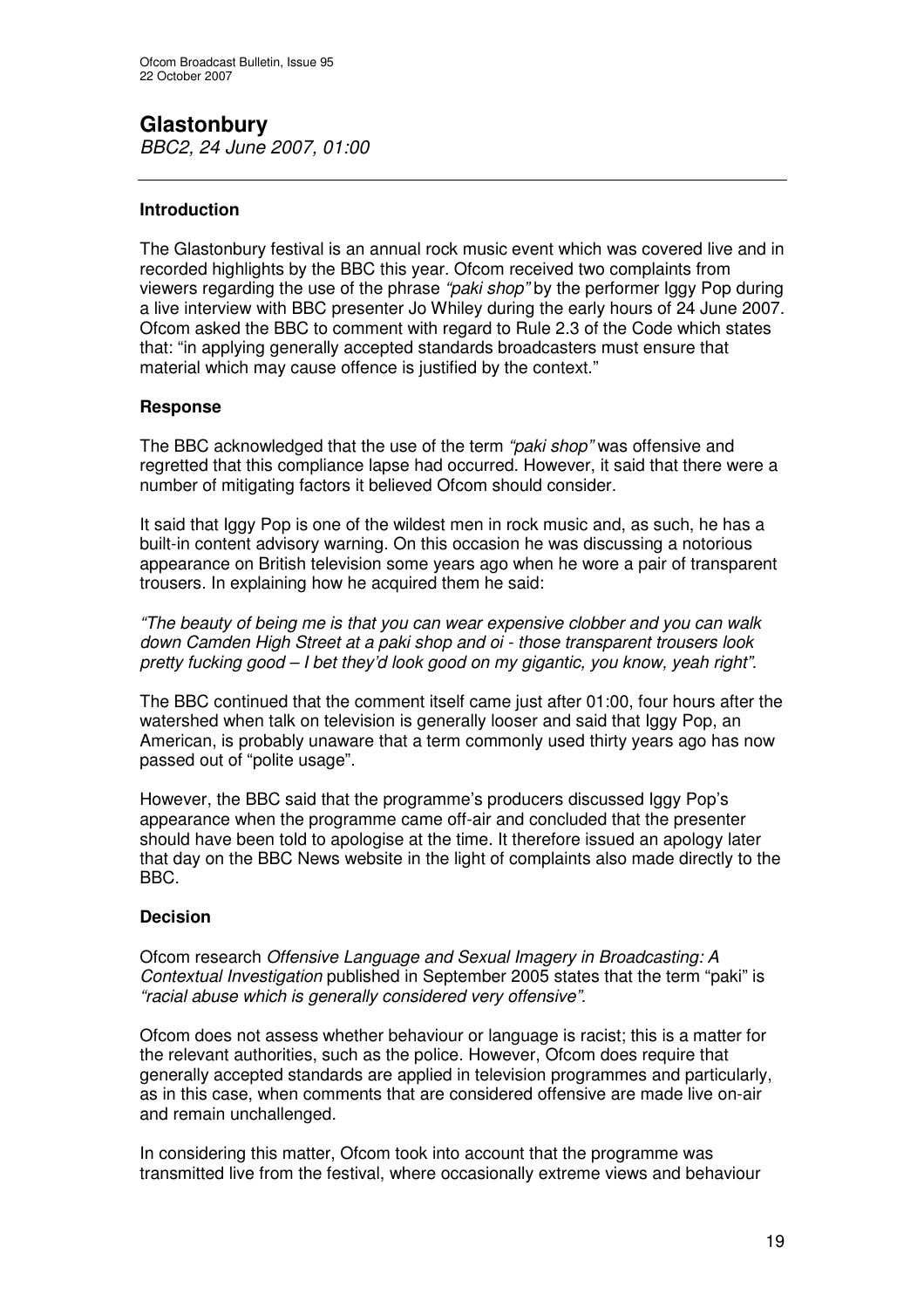might be expected to be found. In this particular instance, however, the question of the degree of offence caused was a very important consideration. Ofcom noted that although the term "paki shop" in this instance was not intended to be pejorative, its use was offensive; and the broadcaster failed in its responsibility to ensure that the offence caused was justified by the context, for example by lessening it through issuing an on-air apology as soon as possible after the incident occurred.

### **Breach of Rule 2.3**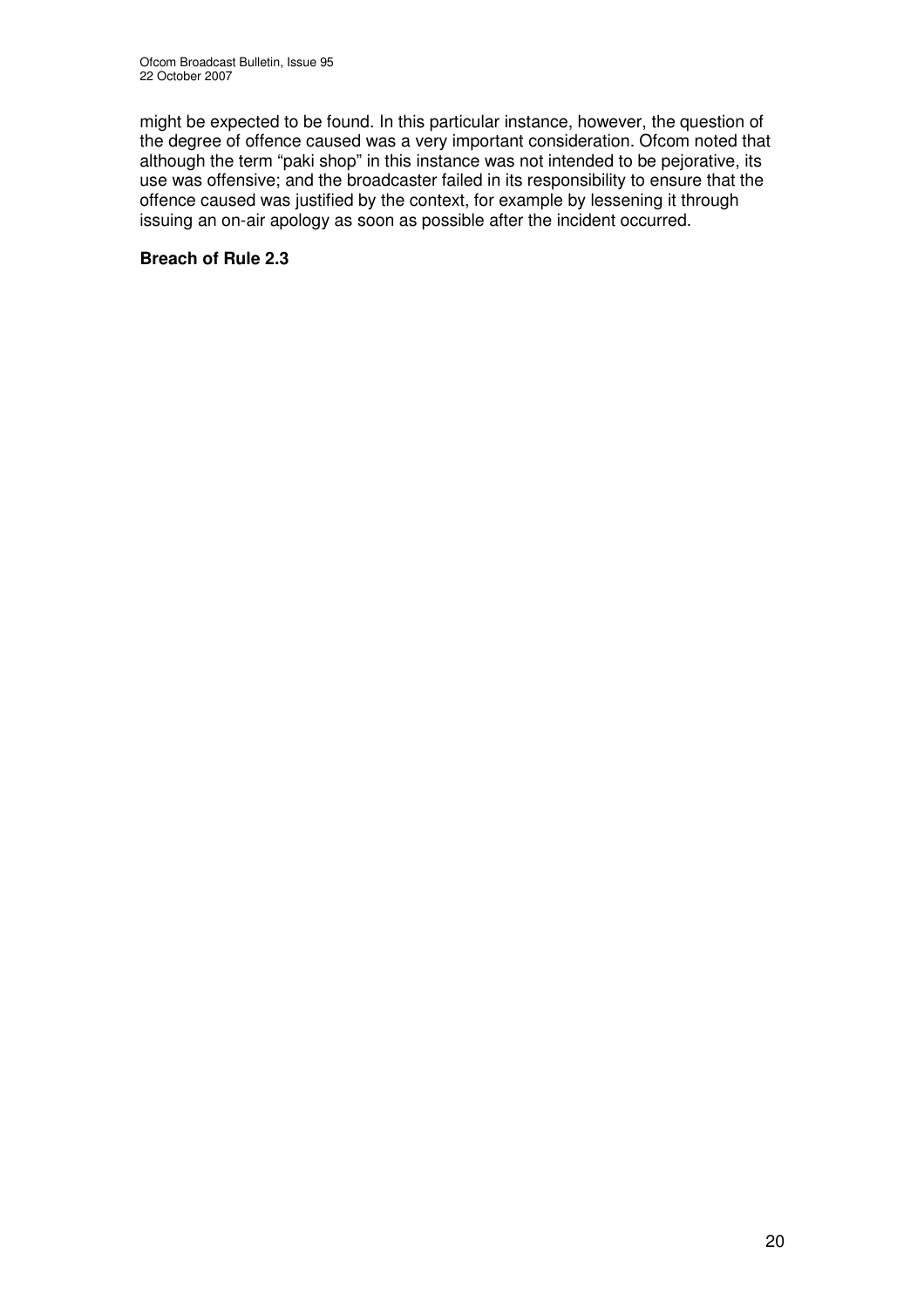# **Wire in the Blood**

*ITV1, 18 July 2007, 21:00*

### **Introduction**

This is the fifth series of the crime drama based on the books of Val McDermid. In this episode, the clinical psychologist Dr Tony Hall helps the police trace a serial killer who appears to subject the victims to witchcraft and pagan rituals.

Three viewers complained about the violent and menacing scenes at the start of this episode before the title credits. They were concerned that these scenes were too close to the 21:00 watershed.

Ofcom asked ITV for comments in relation to Rules 1.3 (appropriate scheduling) and 1.6 (the transition to more adult material must not be unduly abrupt at the watershed).

### **Response**

ITV believed that by this fifth series *Wire in Blood* was a well-established postwatershed psychological drama. Regular viewers would have a clear expectation of the content.

The broadcaster explained that the opening scenes had been carefully considered to avoid an "unduly abrupt" transition immediately after the watershed. The scene established the hate-filled and sadistic nature of the killer with short shots and the brief appearance of a machete. However, it was dark and menacing rather than a graphic portrayal of violence.

ITV felt reasonable steps had been taken to prepare less robust or less familiar viewers with the content of the programme. A viewer information announcement was provided at the beginning of the episode stating that it contained *"scenes of a menacing and violent nature from the outset"*. In the broadcaster's view, the prepublicity and pre-transmission announcement allowed viewers to make an informed decision of whether to view this programme.

The broadcaster accepted that this series might not be to every viewer's taste, but it did have a wide appeal with a strong audience of around 5 million. ITV acknowledged that this opening scene was close to the boundary of acceptability. However, it believed that most viewers would have found it acceptable at this time of the evening, given the nature of the series.

### **Decision**

Rule 1.3 requires that children must be protected by appropriate scheduling from material that is unsuitable for them.

Rule 1.6 states that "The transition to more adult material must not be unduly abrupt at the watershed…For television, the strongest material should appear later in the schedule."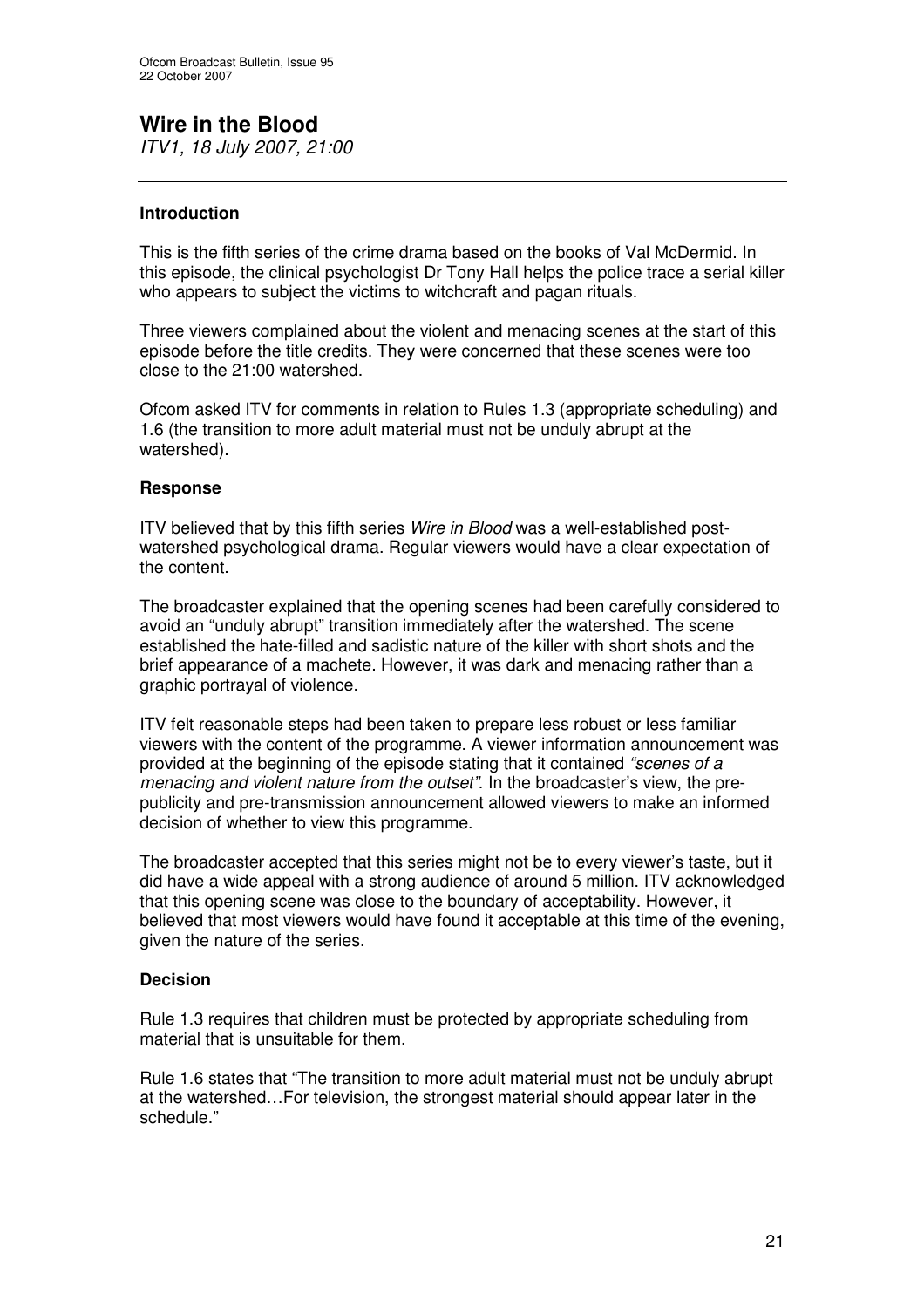Ofcom acknowledges the steps taken to alert viewers to the content of this episode and that regular viewers would be aware that the series does dwell on the darker side of crime.

However, we were concerned that a threatening and violent scene was shown immediately after the watershed before the title credits. It opened with a brief witchcraft or voodoo ceremony and, then, almost immediately cut to a very distressed man tied to a chair in an abandoned warehouse. Another man entered, proceeded to dress in chain mail and, then, took a machete out of a case. The captive was in such fear for his life that he was shown to urinate in his trousers. After taunting him, the attacker wielded the machete, swinging it at the man's head. However, the decapitation was not seen - only the man's screams were heard as the machete swung towards him. The title credits immediately followed.

*The Bill* preceded this programme, which appeals to a wide-ranging audience including children. It is likely that some of these children were still watching at around 21:00. For this reason, Rule 1.6 requires that the transition at the watershed does not immediately contain strong, adult material. Although the information announcement would have given viewers some indication of the content, we felt that the length of the opening sequence and its undisputed menacing and violent tone went beyond what was acceptable at 21:00 on a channel that provides a general range of programming.

Given the preceding programme and the likelihood that children could still be watching (with some already on school holidays), this episode was in breach of the Code.

### **Breach of Rules 1.3 and 1.6**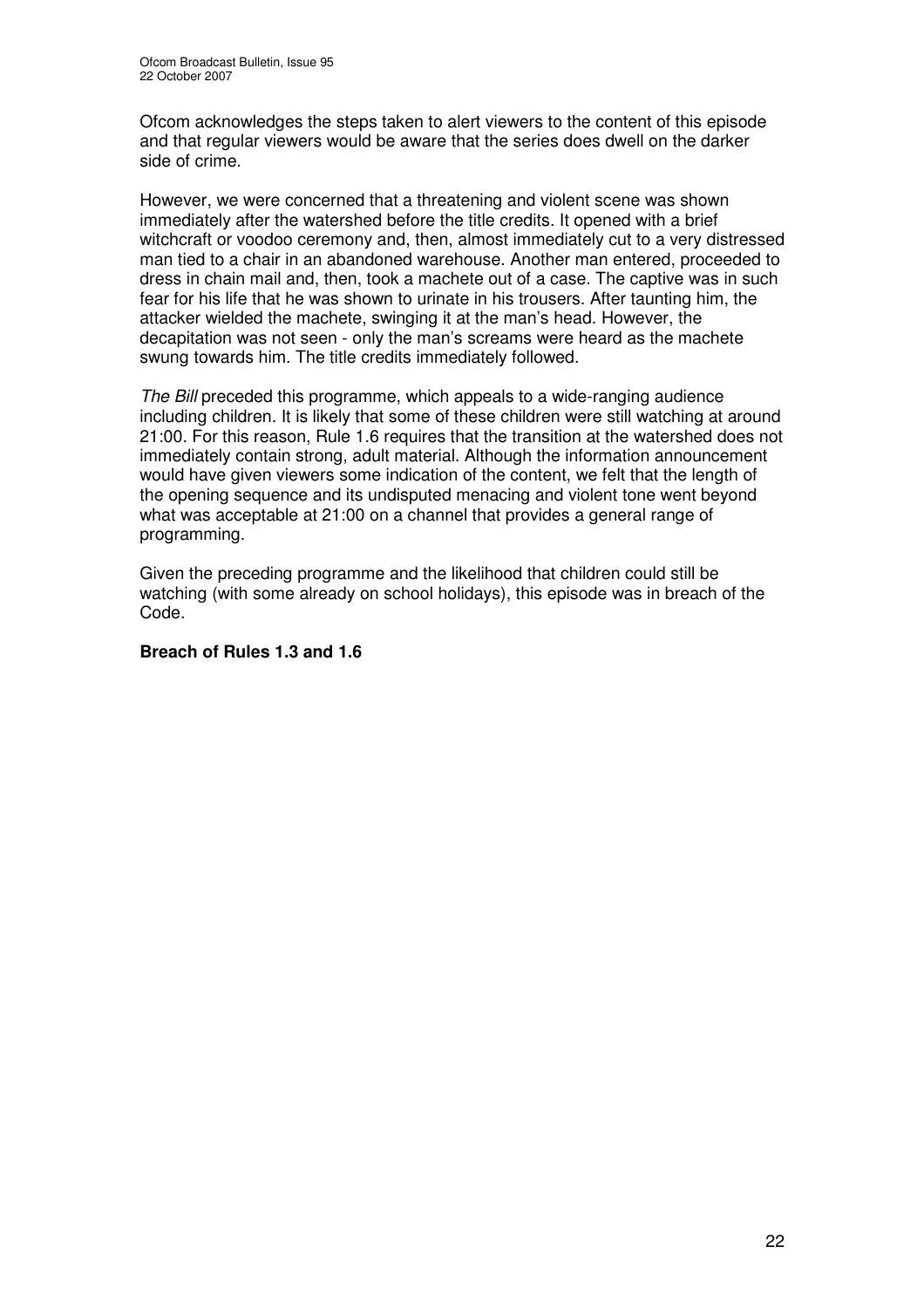# **GEO News**

*GEO News, 27 July 2007, 12:00*

### **Introduction**

GEO News broadcasts news from the Asian sub-continent which is of particular relevance to an Asian audience. A viewer complained about some of the footage shown on this edition*.* The material included images of the aftermath of a bomb blast in Pakistan.

Ofcom did not ask for comment on the majority of the images. It believed these were justified by reference to the context in which they were shown. However the content broadcast included the repeated use of footage of a crowd surrounding a vehicle in which a man had been killed. There were extreme close up shots of the dead man's face revealing in detail the facial injuries sustained. Ofcom asked for a statement from the broadcaster with regard to Rule 1.11 of the Code (violence before the watershed) and Rule 2.3 (offensive material to be justified by the context).

### **Response**

The channel offered no justification for showing the image. It apologised for broadcasting the material and said it regretted that the scenes were aired. It said that the footage was sent live from the scene and the broadcast was as a result of an error of judgment from the local crew in Pakistan. It explained that the error occurred because of a lack of footage being available from the scene.

As a result of the error new procedures have been put in place by the broadcaster, including a review of the channel's Standard Operating Procedure and additional training being given in Ofcom regulations for staff based in foreign regions.

### **Decision**

Rule 2.3 states that "[I]n applying generally accepted standards broadcasters must ensure that material which may cause offence is justified by the context". The footage complained of was particularly disturbing and graphic. It was so strong in nature that, even in the context of a news channel, with a largely adult audience with certain audience expectations, Ofcom concluded that its use could not be justified. The potential to cause offence was compounded by the fact that it was broadcast on a number of occasions. Further, the fact that the broadcaster repeated the image no fewer than sixteen times before the watershed within a short news report meant that the violent nature of the image was not appropriately limited as required by Rule 1.11.

Ofcom was particularly concerned at the broadcaster's admission that the repeated use of this image was due to a lack of available footage. On 8 May 2007 in Bulletin 84, in its finding on the broadcast of footage of the execution of Saddam Hussein, Ofcom highlighted that broadcasters need to consider very carefully the use of strong material as general 'background' imagery in news reports. Such consideration was not evident here.

### **Breach of Rules 1.11 and 2.3**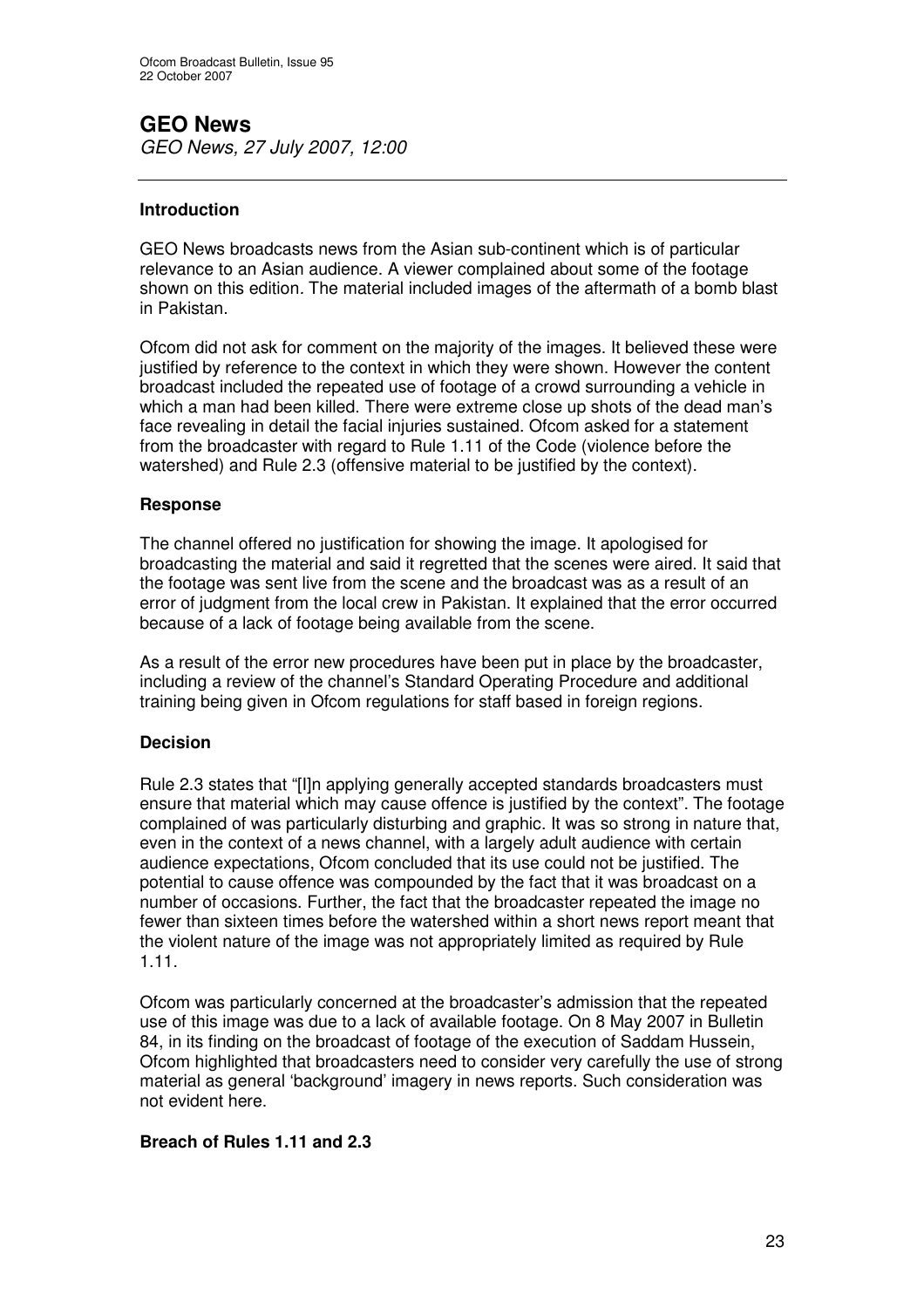# **Who Killed Atlanta's Children?**

*Movies4Men2, 22 August 2007, 15:30*

### **Introduction**

In this film, two reporters re-investigate the Atlanta child murders that occurred in the 1980s.

A viewer complained about the use of the word "fuck" on a number of occasions in this film shown during the afternoon.

Ofcom asked the broadcaster for a response with reference to Rule 1.14 (the most offensive language must not be broadcast before the watershed) of the Code.

### **Response**

The broadcaster, Dolphin Television, explained that this version of the film was shown in error. The film was given a '15' certificate by the BBFC (British Board of Film Certification), but it was edited to make it suitable for pre-watershed transmission. Unfortunately the 15-rated version was mislabelled and shown by mistake at 15:30.

Dolphin Television apologised for this mistake. Since this incident, it has reviewed all its procedures and would be putting new measures in place to prevent any recurrence.

### **Decision**

Rule 1.14 states that "the most offensive language must not be broadcast before the watershed…" By broadcasting the word "fuck" during the afternoon, Dolphin Television was in breach of the Code.

We welcome the apology given by Dolphin Television and the review of its procedures. However, further to Ofcom's Note to Broadcasters about offensive language before the watershed (see Broadcast Bulletin 89), Ofcom reminds broadcasters of the importance of ensuring compliance in this area.

### **Breach of Rule 1.14**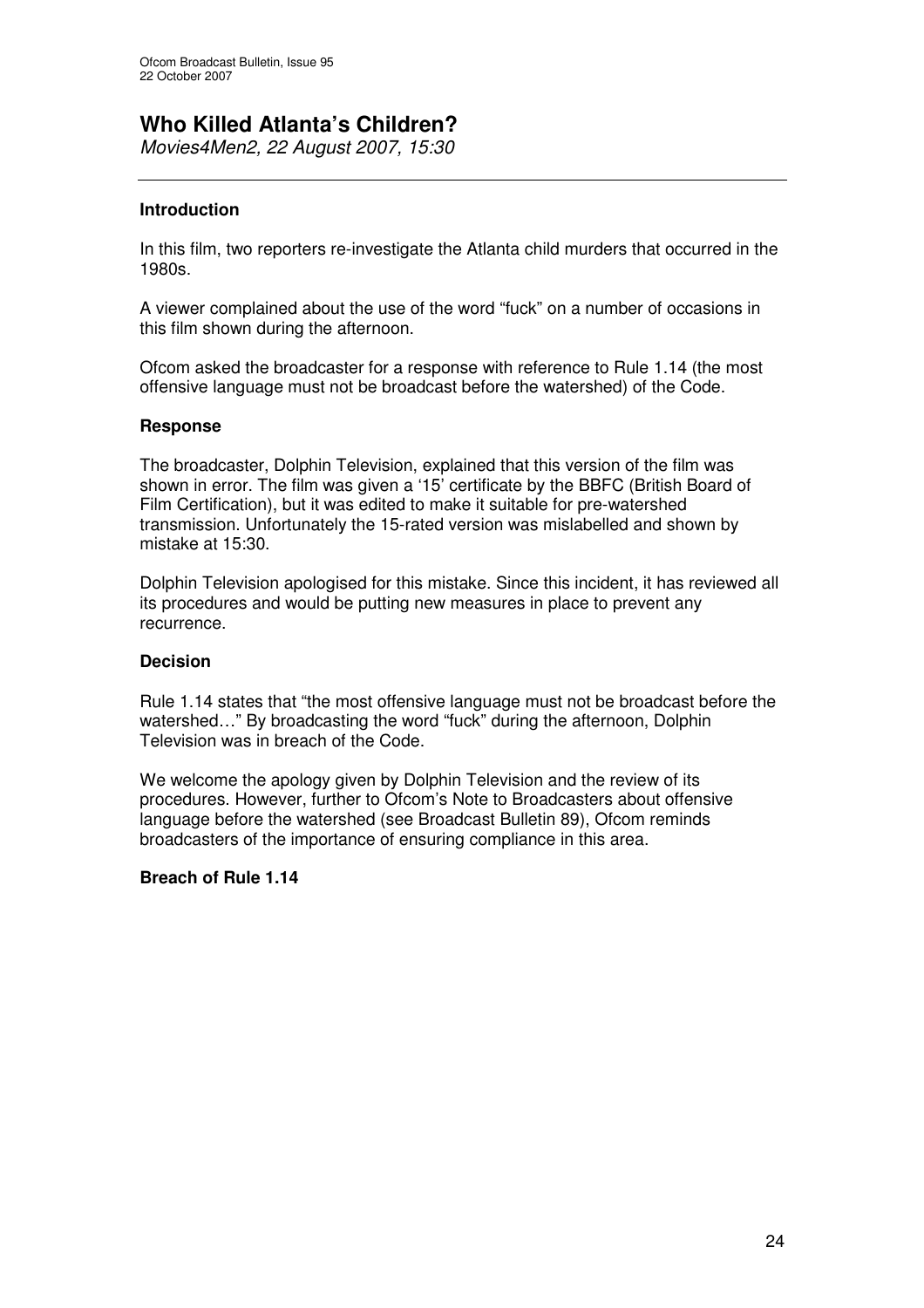### **Buckcherry – Crazy Bitch** *Rockworld TV, 4 August 2007, 14:30*

### **Introduction**

Rockworld TV is a 24 hour rock music service.

A viewer, who was watching with his 12 year old son, complained about the frequent use of the words "fuck" and "fucking" during a performance of 'Crazy Bitch', by rock band Buckcherry.

Ofcom asked the broadcaster to comment on the broadcast in relation to Rule 1.14 of the Code, which states that: "the most offensive language must not be broadcast before the watershed or when children are particularly likely to be listening".

### **Response**

The broadcaster apologised for the scheduling of this item and the failure of its compliance staff in not preventing the programme from appearing in the daytime schedule. It also informed us of changes to its procedures that had immediately been instigated to prevent such a recurrence.

### **Decision**

Ofcom was concerned to note that there were repeated instances of offensive language during one of the tracks featuring this particular rock band, which were unsuitable for transmission at 14:30.

We welcome the apology given by Rockworld TV and the measures they have initiated to ensure effective compliance in future. However, further to Ofcom's recent reminder to broadcasters about offensive language before the watershed (see Broadcast Bulletin 89), Ofcom reminds broadcasters of the importance of ensuring compliance in this area.

### **Breach of Rule 1.14**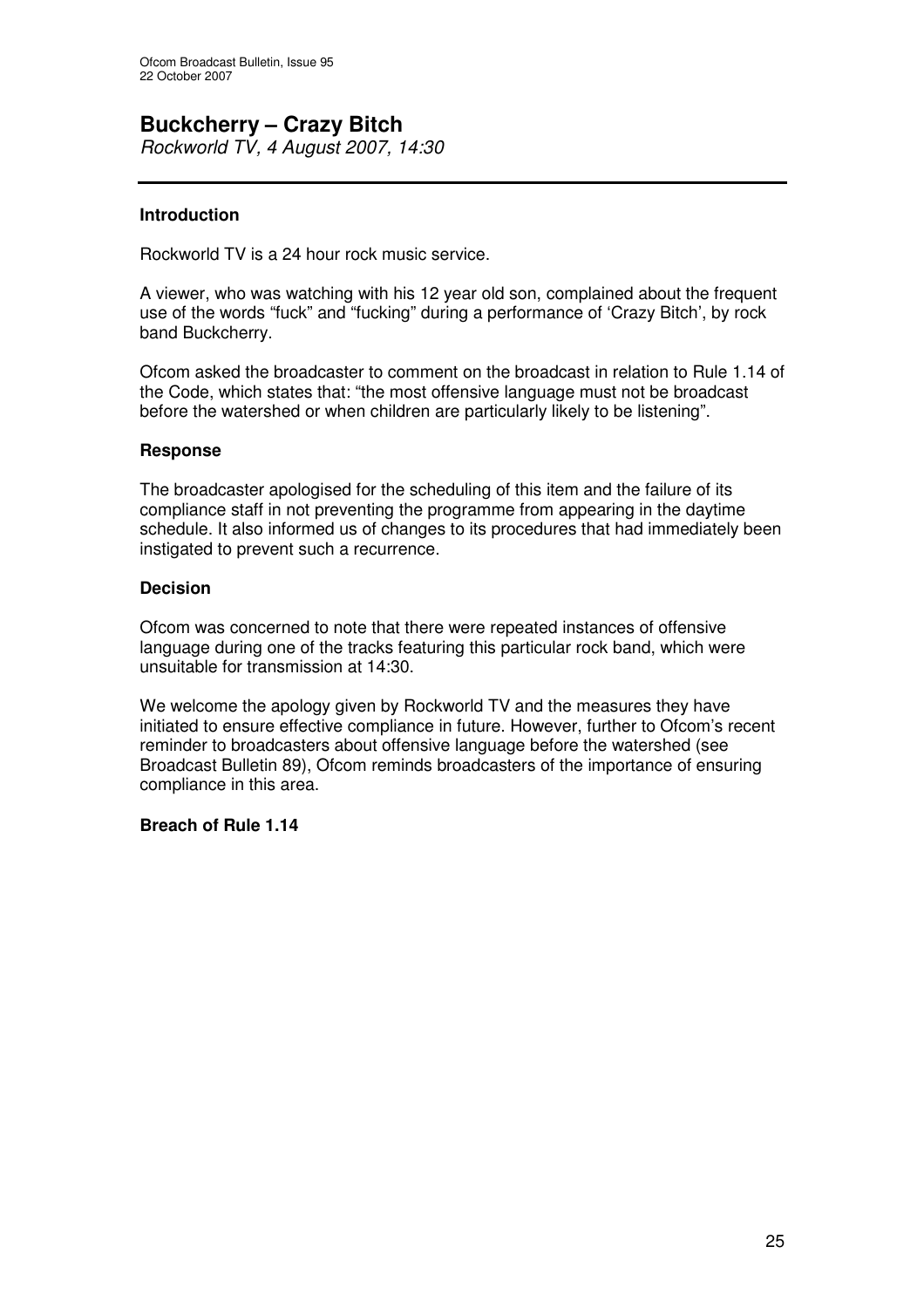# **Resolved**

# **International Football**

*Sky Sports HD1, 6 June 2007, 23:00*

### **Introduction**

Ofcom received four complaints about offensive language used by Sky presenters following live coverage of the Estonia v England and Faroe Islands v Scotland European Championship qualifying matches. Two of the complainants also considered the comments to be dismissive towards Scottish football and offensive as a result.

Ofcom asked Sky to respond to the complaints with regard to Rule 2.3 (generally accepted standards).

### **Response**

Sky confirmed that the incidents took place after 23:00, following the scheduled end of the international football programme. On Sky Sports HD1 at this time, the next scheduled programme was *Transworld Sport*. However at this point a mistake was made by Sky and viewers were switched to the Sky Sports studio which was being used to prepare additional content for later programmes.

The two presenters (Richard Keys and Jamie Redknapp) were rehearsing links and other items live, without knowing that they were on air. This content included potentially offensive language in conversations between the presenters and production staff which Sky did not intend to be broadcast. Sky pointed out that this content was transmitted late in the evening after the watershed and therefore would not have been offensive to the vast majority of viewers. It was not shown at any other time.

Sky denied that comments made by Richard Keys' were offensive to Scottish football. Instead these referred to the home team's decision to play the Faroe Islands v Scotland match on a notoriously poor pitch and reflected questions discussed during the broadcast programme surrounding the value of European Championship qualifying matches involving part-time teams. In response to the error and subsequent complaints, Sky took internal disciplinary action and reminded production staff of the need to be mindful of what is said or done in the studio, even when off air. In addition, the broadcaster regretted the incident and apologised for any inadvertent offence caused.

### **Decision**

Ofcom welcomes the apology offered and notes Sky's internal measures taken in response to this incident. In view of these actions, Ofcom considers this matter resolved.

### **Resolved**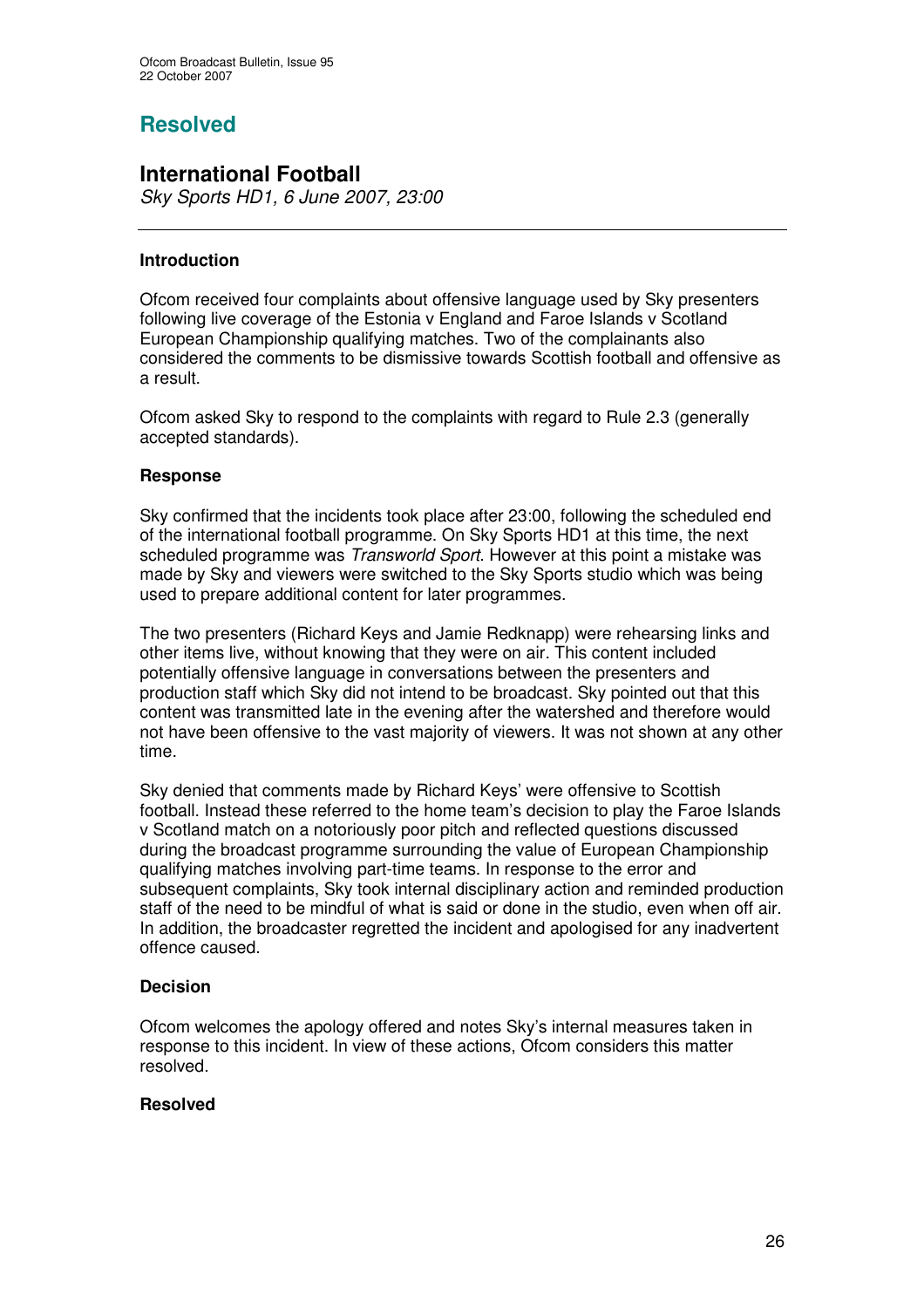# **Other Programmes Not in Breach/Out of Remit**

# **1 to 15 October 2007**

| Programme                              | <b>Trans</b><br><b>Date</b> | <b>Channel</b>                     | Category                                      | No of<br><b>Complaints</b> |
|----------------------------------------|-----------------------------|------------------------------------|-----------------------------------------------|----------------------------|
| 20 Things We Love to<br>Hate: Builders | 12/09/2007                  | Five Life                          | Generally Accepted<br><b>Standards</b>        |                            |
| Adil Ray                               | 10/09/2007                  | <b>BBC Asian</b><br><b>Network</b> | Generally Accepted<br>Standards               | 1                          |
| Alex Dyke                              | 07/09/2007                  | Isle of Wight<br>Radio             | Offensive Language                            | 1                          |
| <b>American Dummies</b>                | 30/09/2007                  | <b>FTN</b>                         | Generally Accepted<br><b>Standards</b>        | 1                          |
| <b>BBC News</b>                        | 20/09/2007                  | BBC <sub>1</sub>                   | Other                                         | 1                          |
| <b>BBC Radio 4</b>                     | 20/09/2007                  | <b>BBC Radio 4</b>                 | <b>Generally Accepted</b><br><b>Standards</b> | 1                          |
| <b>Bam Bam</b>                         | 06/09/2007                  | Capital<br>95.8FM                  | Generally Accepted<br><b>Standards</b>        | 1                          |
| <b>Beverly Hills Cop</b>               | 16/09/2007                  | ITV1                               | Scheduling                                    | 1                          |
| Big Brother 8                          | 24/08/2007                  | Channel 4                          | Offensive Language                            | 1                          |
| <b>Brainteaser</b>                     |                             | Five                               | Competitions                                  | $\overline{c}$             |
| Capital Radio                          | 16/09/2007                  | Capital Radio                      | <b>Generally Accepted</b><br><b>Standards</b> | 1                          |
| Channel 4 News                         | 22/08/2007                  | Channel 4                          | Other                                         | 1                          |
| Channel 4 News                         | 24/08/2007                  | Channel 4                          | Generally Accepted<br>Standards               | 1                          |
| <b>Chris Moyles Show</b>               | 31/08/2007                  | <b>BBC Radio 1</b>                 | <b>Generally Accepted</b><br>Standards        | 1                          |
| Chris Moyles Show                      | 25/09/2007                  | <b>BBC Radio 1</b>                 | Generally Accepted<br>Standards               | 1                          |
| Come Dine With Me                      | 12/09/2007                  | Channel 4                          | Offensive Language                            | 4                          |
| Coming Down the<br>Mountain            | 02/09/2007                  | BBC1                               | Substance Abuse                               | $\overline{2}$             |
| Commando: On the Front<br>Line         | 20/09/2007                  | ITV1                               | Sex/Nudity                                    | 1                          |
| <b>Coronation Street</b>               | 26/02/2007                  | ITVI                               | Generally Accepted<br>Standards               | 1                          |
| Crip on a Trip                         | 03/10/2007                  | Channel 4                          | Generally Accepted<br>Standards               | 1                          |
| <b>DM Digital</b>                      | 17/08/2007                  | <b>DM Digital</b>                  | Exorcism/Occult/Paranormal                    | 1                          |
| Dance X                                | 25/08/2007                  | BBC1                               | <b>Generally Accepted</b><br>Standards        | 1                          |
| Dumped                                 | 04/09/2007                  | Channel 4                          | Generally Accepted<br><b>Standards</b>        | $\overline{2}$             |
| Eastenders                             | 11/10/2007                  | BBC <sub>1</sub>                   | Generally Accepted<br><b>Standards</b>        | 1                          |
| Eastenders                             | 17/09/2007                  | BBC1                               | Violence                                      | 3                          |
| Eastenders                             | 20/09/2007                  | BBC1                               | <b>Generally Accepted</b><br><b>Standards</b> | 1                          |
| Eastenders                             | 20/09/2007                  | BBC1                               | U18's in Programmes                           | 1                          |
| Eastenders                             | 27/08/2007                  | BBC1                               | Offensive Language                            | 1                          |
| Eastenders                             | 10/09/2007                  | BBC1                               | Dangerous Behaviour                           | 1                          |
| Ed Doolan                              | 03/09/2007                  | <b>BBC WM</b>                      | <b>Generally Accepted</b><br><b>Standards</b> | 1                          |
| Emmerdale                              | 21/09/2007                  | ITVI                               | Violence                                      | 4                          |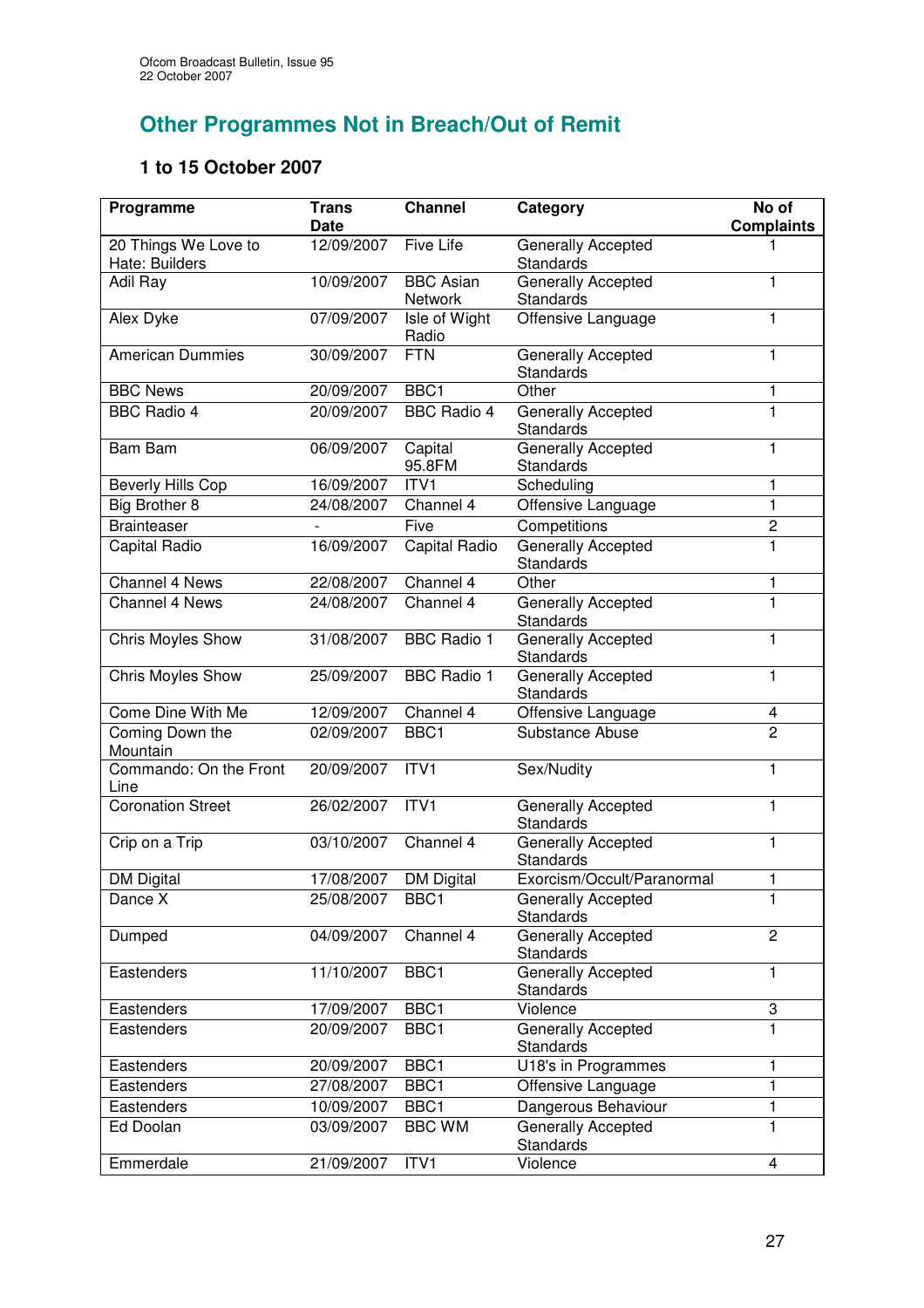| Emmerdale                                  | 21/09/2007 | ITV1                       | <b>Generally Accepted</b><br><b>Standards</b> | 1                       |
|--------------------------------------------|------------|----------------------------|-----------------------------------------------|-------------------------|
| Emmerdale                                  | 19/09/2007 | ITV1                       | <b>Generally Accepted</b><br><b>Standards</b> | 1                       |
| Evacuation                                 | 06/09/2007 | BBC1                       | <b>Animal Welfare</b>                         | $\overline{\mathbf{c}}$ |
| F1: Italian Grand Prix                     | 09/09/2007 | ITVI                       | Generally Accepted<br>Standards               | $\mathbf{1}$            |
| <b>Fifth Gear</b>                          | 10/09/2007 | Five                       | Religious Offence                             | 1                       |
| <b>Fifth Gear</b>                          | 17/09/2007 | Five                       | Competitions                                  | $\mathbf{1}$            |
| Five News Update                           | 24/09/2007 | Five                       | Due Impartiality/Bias                         | 1                       |
| <b>Freshly Squeezed</b>                    | 04/09/2007 | Channel 4                  | <b>Generally Accepted</b><br><b>Standards</b> | $\overline{2}$          |
| <b>Friday Night With</b><br>Jonathan Ross  | 14/09/2007 | BBC <sub>1</sub>           | <b>Generally Accepted</b><br><b>Standards</b> | 3                       |
| <b>GMTV</b>                                | 12/09/2007 | ITVI                       | Due Impartiality/Bias                         | 1                       |
| <b>GMTV</b>                                | 24/09/2007 | ITV1                       | Sex/Nudity                                    | $\mathbf{1}$            |
| <b>GMTV</b>                                | 17/09/2007 | ITVI                       | Due Impartiality/Bias                         | $\mathbf{1}$            |
| George Bowie at<br><b>Breakfast</b>        | 28/08/2007 | Clyde 1                    | Inaccuracy/Misleading                         | $\mathbf{1}$            |
| Girlfriends (trailer)                      | 21/09/2007 | Trouble TV                 | Offensive Language                            | 1                       |
| <b>Girls Uncut</b>                         | 04/08/2007 | <b>Red Dragon</b><br>Radio | <b>Generally Accepted</b><br>Standards        | $\mathbf{1}$            |
| <b>Great Big Quiz "Sweet</b><br>and Sassy" | 20/04/2007 | OnTV                       | Competitions                                  | $\mathbf{1}$            |
| Grownups                                   | 07/09/2007 | BBC <sub>3</sub>           | Generally Accepted<br><b>Standards</b>        | $\mathbf{1}$            |
| Hell's Kitchen                             | 06/09/2007 | ITV1                       | Generally Accepted<br><b>Standards</b>        | $\mathbf{1}$            |
| Hollyoaks                                  | 11/09/2007 | E <sub>4</sub>             | Violence                                      | 1                       |
| House of Horrors                           | 18/09/2007 | ITV <sub>2</sub>           | Generally Accepted<br>Standards               | $\overline{1}$          |
| <b>ITV News</b>                            | 12/09/2007 | ITVI                       | Inaccuracy/Misleading                         | 1                       |
| <b>ITV News</b>                            | 11/09/2007 | ITVI                       | <b>Animal Welfare</b>                         | $\mathbf{1}$            |
| <b>ITV News</b>                            | 13/09/2007 | ITV1                       | Generally Accepted<br><b>Standards</b>        | 1                       |
| lan Collins                                | 16/08/2007 | Talksport                  | <b>Generally Accepted</b><br>Standards        | 1                       |
| James Whale                                | 09/09/2007 | Talksport                  | <b>Generally Accepted</b><br>Standards        | 1                       |
| Jon Gaunt                                  | 12/09/2007 | Talksport                  | Generally Accepted<br><b>Standards</b>        | 1                       |
| Jon Gaunt                                  | 05/09/2007 | Talksport                  | Dangerous Behaviour                           | 1                       |
| <b>Kickback</b>                            | 28/08/2007 | <b>Talk 107</b>            | <b>Generally Accepted</b><br><b>Standards</b> | 1                       |
| Live at Five                               | 24/09/2007 | <b>Sky News</b>            | <b>Undue Prominence</b>                       | 1                       |
| <b>Look North</b>                          | 24/09/2007 | BBC1                       | Offensive Language                            | 1                       |
| Loose Women                                | 21/09/2007 | ITV1                       | <b>Generally Accepted</b><br><b>Standards</b> | $\mathbf{1}$            |
| Make Mine a Double<br>(trailer)            |            | Paramount<br>Comedy        | Generally Accepted<br>Standards               | $\mathbf{1}$            |
| Neil or No Neal<br>Gameshow                | 20/09/2007 | Galaxy 102                 | Offensive Language                            | 1                       |
| <b>News</b>                                | 15/09/2007 | Al Jazeera                 | Generally Accepted                            | $\mathbf{1}$            |
|                                            |            | Eng                        | Standards                                     |                         |
| Nick Ferrari                               | 10/09/2007 | <b>LBC 97.3FM</b>          | Inaccuracy/Misleading                         | 1                       |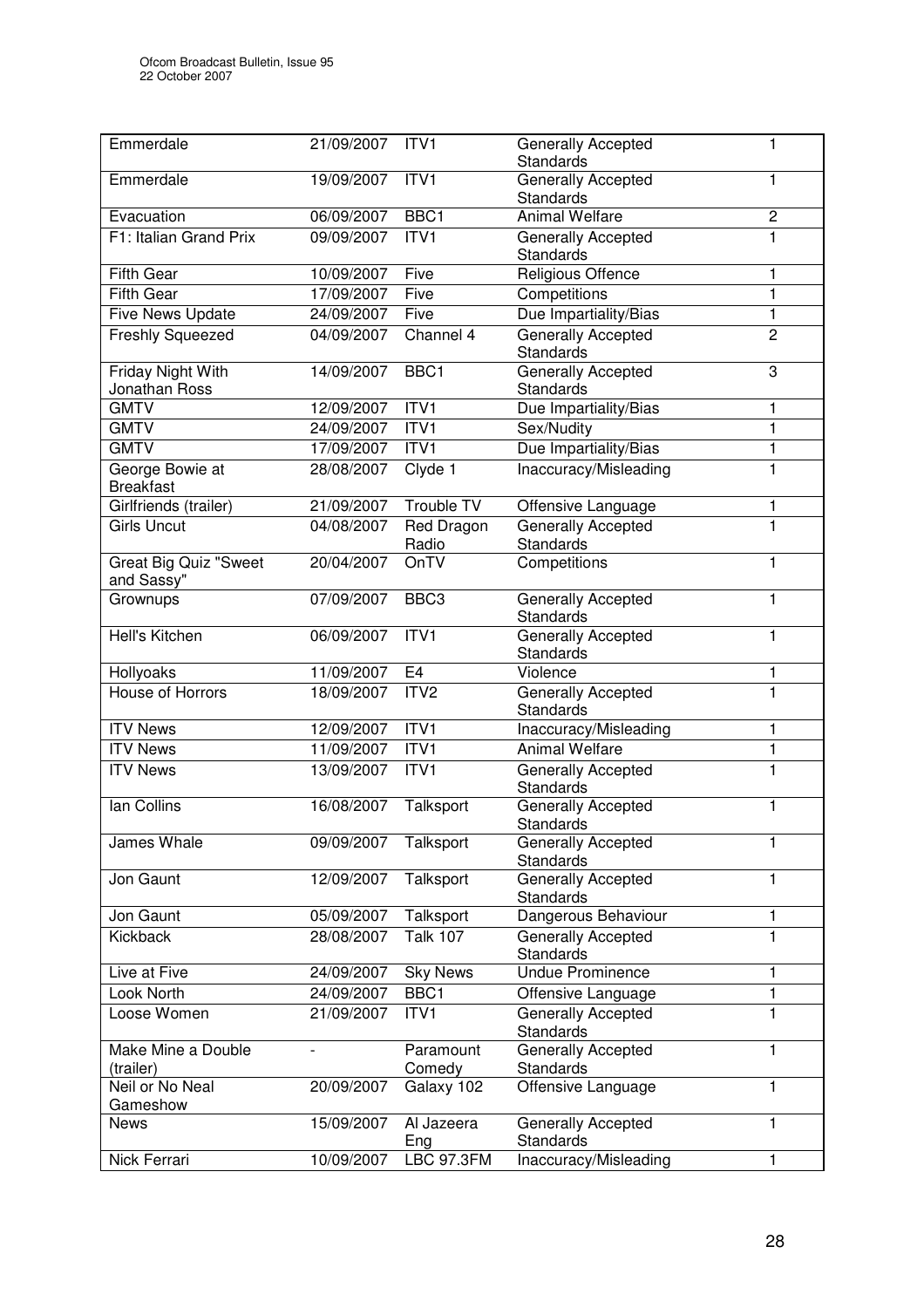| Not Going Out                                          | 14/09/2007 | BBC <sub>1</sub>   | <b>Generally Accepted</b><br><b>Standards</b> | 1              |
|--------------------------------------------------------|------------|--------------------|-----------------------------------------------|----------------|
| <b>PM</b>                                              | 07/09/2007 | <b>BBC Radio 4</b> | Generally Accepted<br><b>Standards</b>        | 1              |
| Peugeot sponsorship of<br>the Rugby World Cup          |            | ITV1               | Generally Accepted<br><b>Standards</b>        | 4              |
| Peugeot sponsorship of<br>Five movies                  |            | Five               | Generally Accepted<br><b>Standards</b>        | 1              |
| Police, Camera, Action                                 | 06/10/2007 | ITV4               | Dangerous Behaviour                           | 1              |
| Radio Ramadan                                          | 11/10/2007 | Ramadan<br>87.7FM  | <b>Religious Offence</b>                      | $\mathbf{1}$   |
| Ramadan: She's A<br><b>Thoroughly Modern</b><br>Muslim | 12/09/2007 | BBC1               | Religious Issues                              | 1              |
| Richard & Judy                                         | 02/07/2007 | Channel 4          | Generally Accepted<br><b>Standards</b>        | 1              |
| Richard & Judy                                         | 10/08/2007 | Channel 4          | Competitions                                  | 1              |
| Rosemary and Thyme                                     | 25/07/2007 | ITV1               | Offensive Language                            | $\mathbf{1}$   |
| <b>Rosemary and Thyme</b>                              | 01/08/2007 | ITVI               | Offensive Language                            | $\overline{2}$ |
| Rugby World Cup 2007                                   | 14/09/2007 | ITVI               | Advertising                                   | 1              |
| <b>Russell Brand</b>                                   | 25/06/2007 | <b>BBC</b> Radio 2 | <b>Generally Accepted</b><br><b>Standards</b> | 1              |
| <b>Scott Mills</b>                                     | 25/09/2007 | <b>BBC Radio 1</b> | <b>Generally Accepted</b><br>Standards        | $\mathbf{1}$   |
| <b>Selling Houses</b>                                  | 14/09/2007 | More4              | Offensive Language                            | 1              |
| Shock Docs: Stabbed to<br>Death                        | 02/10/2007 | Five               | Violence                                      | 1              |
| <b>Silent Witness</b>                                  | 11/09/2007 | BBC1               | Generally Accepted<br>Standards               | 1              |
| <b>Silent Witness</b>                                  | 03/09/2007 | BBC1               | Religious Offence                             | $\overline{c}$ |
| Silent Witness                                         | 18/09/2007 | BBC1               | Violence                                      | $\overline{2}$ |
| <b>Silent Witness</b>                                  | 17/09/2007 | BBC <sub>1</sub>   | Violence                                      | 1              |
| <b>Sky News</b>                                        | 22/09/2007 | <b>Sky News</b>    | Sex/Nudity                                    | 1              |
| Star Trek: Deep Space<br>Nine (trailer)                | 07/10/2007 | Virgin 1           | Inaccuracy/Misleading                         | $\overline{2}$ |
| Sunrise With Eamonn<br>Holmes                          | 13/08/2007 | <b>Sky News</b>    | Inaccuracy/Misleading                         | 1              |
| Supernanny                                             | 12/09/2007 | Channel 4          | U18s in Programmes                            | 1              |
| T <sub>4</sub>                                         | 16/09/2007 | Channel 4          | Generally Accepted<br>Standards               | 1              |
| The Alan Titchmarsh<br>Show                            | 11/09/2007 | ITV1               | Dangerous Behaviour                           | 1              |
| The Alan Titchmarsh<br>Show                            | 05/09/2007 | ITV1               | <b>Generally Accepted</b><br>Standards        | 1              |
| The Alan Titchmarsh<br>Show                            | 20/09/2007 | ITV1               | Generally Accepted<br><b>Standards</b>        | 1              |
| The Aztec Massacre:<br>Revealed                        | 11/09/2007 | Five               | Inaccuracy/Misleading                         | 1              |
| The IT Crowd                                           | 07/09/2007 | Channel 4          | Generally Accepted<br>Standards               | 1              |
| The Protestant Revolution                              | 12/09/2007 | BBC4               | Animal Welfare                                | 1              |
| The Restaurant                                         | 20/09/2007 | BBC <sub>2</sub>   | Offensive Language                            | 1              |
| The Restaurant                                         | 20/09/2007 | BBC <sub>2</sub>   | Generally Accepted<br><b>Standards</b>        | 1              |
| The Sex Lives of Us: Am I<br>Normal?                   | 19/09/2007 | <b>BBC Radio 4</b> | Sex/Nudity                                    | 1              |